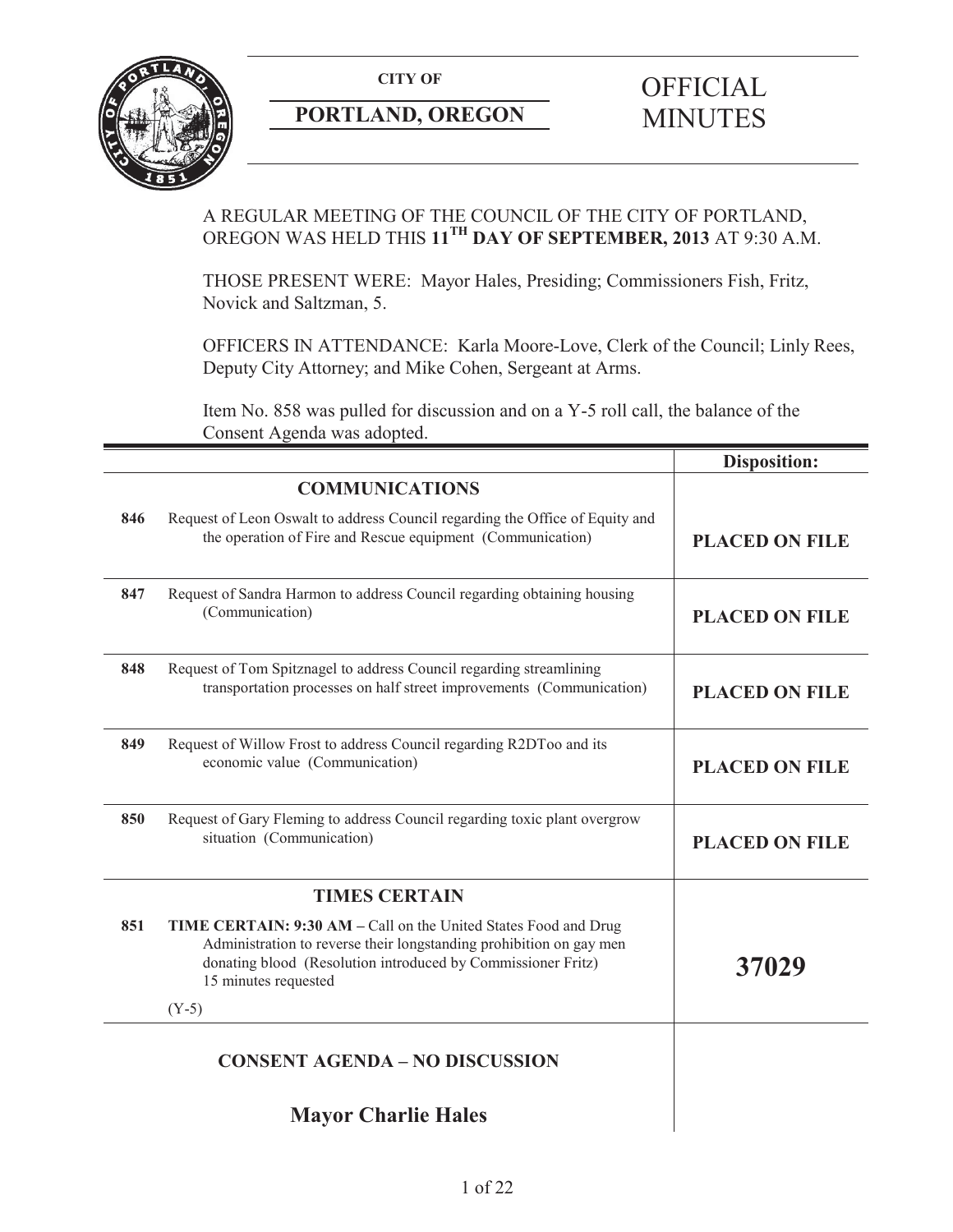| September 11, 2013 |                                                                                                                                                                                                                                                                    |                                                                                             |  |  |
|--------------------|--------------------------------------------------------------------------------------------------------------------------------------------------------------------------------------------------------------------------------------------------------------------|---------------------------------------------------------------------------------------------|--|--|
|                    | <b>Bureau of Planning &amp; Sustainability</b>                                                                                                                                                                                                                     |                                                                                             |  |  |
| $*852$             | Approve annexation to the City of Portland of property within the boundaries of<br>the City's Urban Services Boundary in case number A-3-13, in the<br>southwest part of the City on the north edge of SW Northgate Ave west of<br>SW Terwilliger Blvd (Ordinance) | 186231                                                                                      |  |  |
|                    | $(Y-5)$                                                                                                                                                                                                                                                            |                                                                                             |  |  |
| 853                | Amend contract with Deborah Meihoff, Communitas LLC., to provide an<br>additional \$20,000 to continue work on the Comprehensive Plan<br>Facilitation (Second Reading Agenda 812; amend Contract No.<br>30002659)                                                  | 186232                                                                                      |  |  |
|                    | $(Y-5)$                                                                                                                                                                                                                                                            |                                                                                             |  |  |
| 854                | Amend contract with Cogan Owens Cogan LLC., to provide an additional<br>\$20,000 to continue work on the Comprehensive Plan Facilitation<br>(Second Reading 813; amend Contract No. 30002661)                                                                      | 186233                                                                                      |  |  |
|                    | $(Y-5)$                                                                                                                                                                                                                                                            |                                                                                             |  |  |
| 855                | Amend contract with Smiley Joe LLC dba Solid Ground Consulting, to provide<br>an additional \$20,000 to continue work on the Comprehensive Plan<br>Facilitation (Second Reading 814; amend Contract No. 30002657)                                                  | 186234                                                                                      |  |  |
|                    | $(Y-5)$                                                                                                                                                                                                                                                            |                                                                                             |  |  |
|                    | <b>Office of Management and Finance</b>                                                                                                                                                                                                                            |                                                                                             |  |  |
| $*856$             | Pay claim of Mable Harris in the sum of \$14,646 involving the Fire Bureau<br>(Ordinance)                                                                                                                                                                          | 186235                                                                                      |  |  |
|                    | $(Y-5)$                                                                                                                                                                                                                                                            |                                                                                             |  |  |
| $*857$             | Grant a temporary, revocable permit to Oregon Health and Sciences University<br>to use City streets for telecommunications services and establish terms<br>and conditions (Ordinance)                                                                              | 186236                                                                                      |  |  |
|                    | $(Y-5)$                                                                                                                                                                                                                                                            |                                                                                             |  |  |
| 858                | Grant a franchise to Chevron USA for a period of 20 years to use City streets to<br>own and operate a Pipeline System (Second Reading Agenda 753)                                                                                                                  | <b>REFERRED TO</b><br><b>COMMISSIONER OF</b><br><b>FINANCE AND</b><br><b>ADMINISTRATION</b> |  |  |
|                    |                                                                                                                                                                                                                                                                    |                                                                                             |  |  |
|                    | <b>Commissioner Dan Saltzman</b>                                                                                                                                                                                                                                   |                                                                                             |  |  |
|                    | <b>Position No. 3</b>                                                                                                                                                                                                                                              |                                                                                             |  |  |
|                    | <b>Portland Fire &amp; Rescue</b>                                                                                                                                                                                                                                  |                                                                                             |  |  |
| 859                | Authorize Intergovernmental Agreement with Metropolitan Service District for<br>maintenance of a computerized mapping system for Portland Fire &<br>Rescue emergency response vehicles not to exceed \$20,000 per year<br>(Second Reading 821; Contract 30003562)  | 186237                                                                                      |  |  |
|                    | $(Y-5)$                                                                                                                                                                                                                                                            |                                                                                             |  |  |
|                    | <b>Commissioner Steve Novick</b>                                                                                                                                                                                                                                   |                                                                                             |  |  |
|                    | <b>Position No. 4</b>                                                                                                                                                                                                                                              |                                                                                             |  |  |
|                    |                                                                                                                                                                                                                                                                    |                                                                                             |  |  |
|                    | <b>Bureau of Emergency Management</b>                                                                                                                                                                                                                              |                                                                                             |  |  |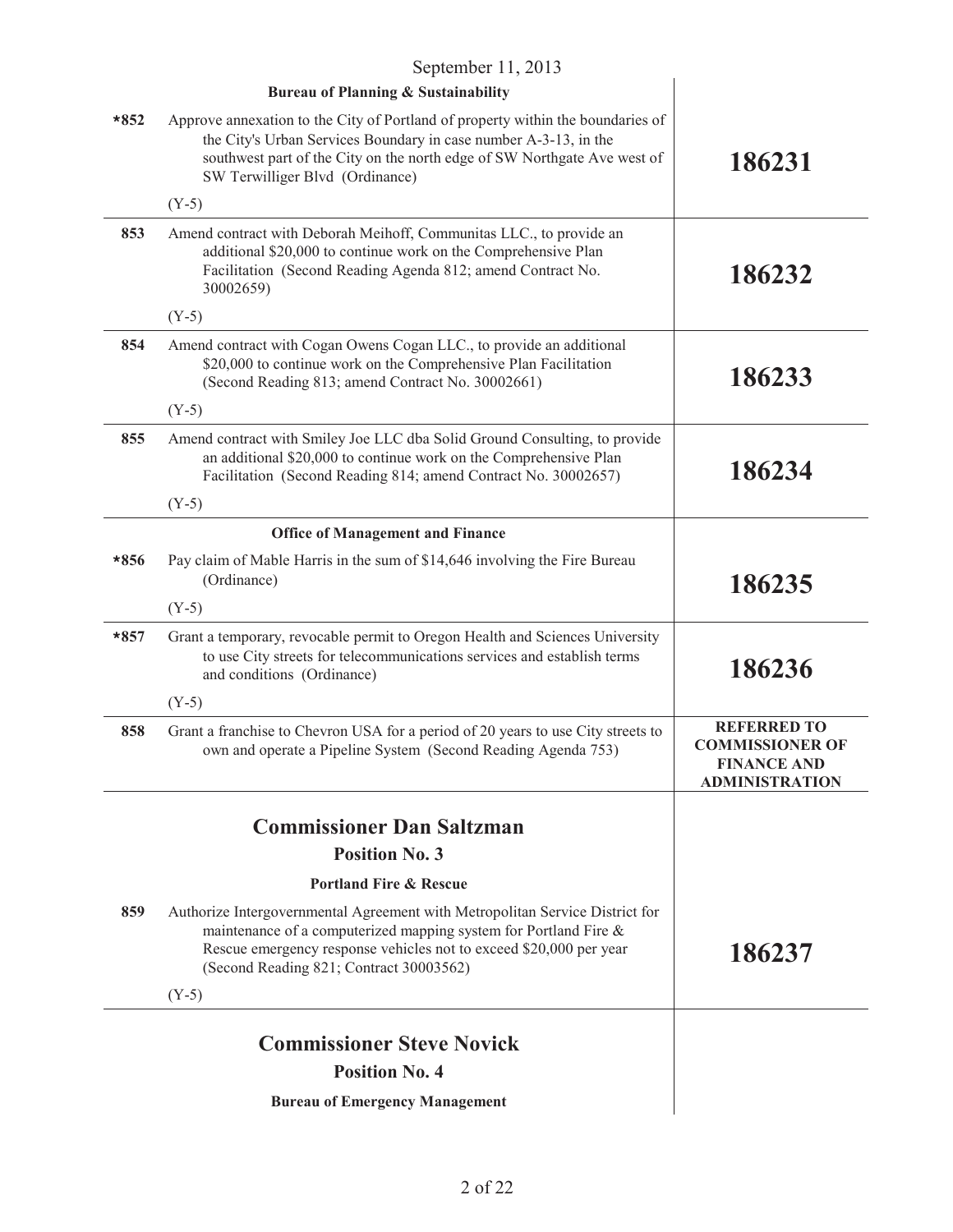| *860   | Authorize application to the Oregon Military Department, Office of Emergency<br>Management for a Hazard Mitigation Grant in the amount of \$110,000 for<br>a pilot residential seismic strengthening program (Ordinance)                                                                                                                        | 186238 |
|--------|-------------------------------------------------------------------------------------------------------------------------------------------------------------------------------------------------------------------------------------------------------------------------------------------------------------------------------------------------|--------|
|        | $(Y-5)$                                                                                                                                                                                                                                                                                                                                         |        |
|        | <b>Bureau of Transportation</b>                                                                                                                                                                                                                                                                                                                 |        |
| 861    | Authorize Bureau of Transportation Director to enter into donation agreements<br>for bicycle parking facilities (Second Reading Agenda 825)                                                                                                                                                                                                     | 186239 |
|        | $(Y-5)$                                                                                                                                                                                                                                                                                                                                         |        |
| 862    | Approve the Managing Oregon Resources Efficiently Intergovernmental<br>Agreement between participating Oregon public entities and the City of<br>Portland (Second Reading Agenda 826)                                                                                                                                                           | 186240 |
|        | $(Y-5)$                                                                                                                                                                                                                                                                                                                                         |        |
|        | <b>Commissioner Amanda Fritz</b>                                                                                                                                                                                                                                                                                                                |        |
|        | <b>Position No. 1</b>                                                                                                                                                                                                                                                                                                                           |        |
| $*863$ | Authorize a grant agreement for an amount not to exceed \$40,000 with SE<br>Works Inc., a community-based workforce development organization, to<br>provide education, training, employment and supportive services<br>(Ordinance)                                                                                                              | 186241 |
|        | $(Y-5)$                                                                                                                                                                                                                                                                                                                                         |        |
|        | <b>Portland Parks &amp; Recreation</b>                                                                                                                                                                                                                                                                                                          |        |
| $*864$ | Authorize acquisition of real property abutting Knott Park for park purposes<br>(Ordinance)                                                                                                                                                                                                                                                     | 186242 |
|        | $(Y-5)$                                                                                                                                                                                                                                                                                                                                         |        |
|        | <b>Commissioner Nick Fish</b>                                                                                                                                                                                                                                                                                                                   |        |
|        | <b>Position No. 2</b>                                                                                                                                                                                                                                                                                                                           |        |
|        | <b>Bureau of Environmental Services</b>                                                                                                                                                                                                                                                                                                         |        |
| 865    | Authorize the Bureau of Environmental Services to amend the legal<br>descriptions for temporary easements and to acquire said easements<br>necessary for construction of the Safeway Pump Station Remodel Project<br>No. E10292 through the exercise of the City's Eminent Domain Authority<br>(Second Reading 831; amend Ordinance No. 186095) | 186243 |
|        | $(Y-5)$                                                                                                                                                                                                                                                                                                                                         |        |
| 866    | Authorize grant agreement with Southwest Neighborhoods Inc. to provide<br>education, outreach and community involvement for watershed projects in<br>Fanno, Tryon and Willamette watersheds up to \$73,000 for FY 2013-14<br>(Second Reading Agenda 832)                                                                                        | 186244 |
|        | $(Y-5)$                                                                                                                                                                                                                                                                                                                                         |        |
| 867    | Authorize contract with Berger ABAM, Inc. and provide for payment for the<br>design and implementation of the Tryon Creek at Boones Ferry Culvert<br>Replacement Project No. E08682 for \$607,505 (Second Reading Agenda<br>833)                                                                                                                | 186245 |
|        | $(Y-5)$                                                                                                                                                                                                                                                                                                                                         |        |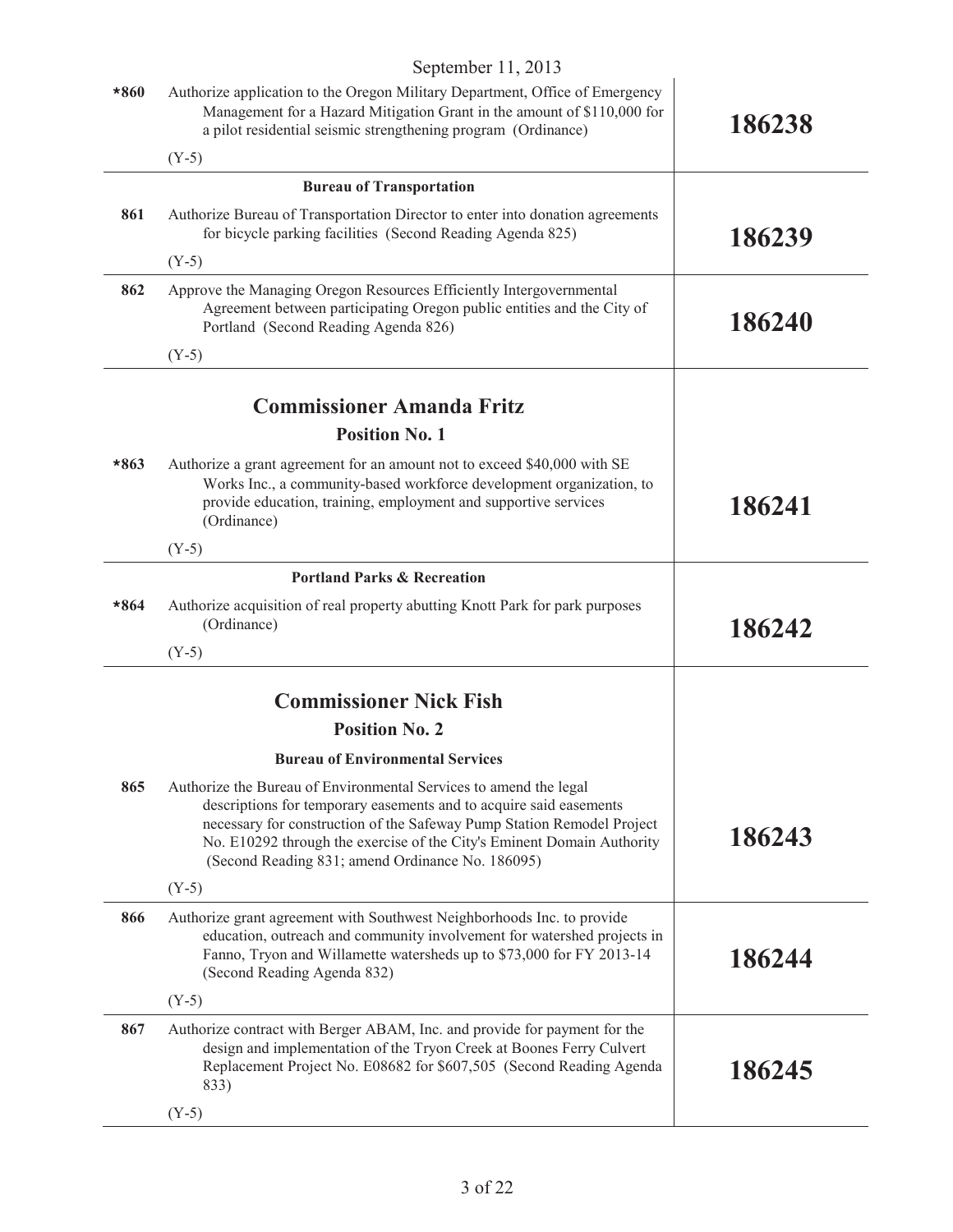|     | <b>REGULAR AGENDA</b>                                                                                                                                                                                                                                                           |                                                                                             |
|-----|---------------------------------------------------------------------------------------------------------------------------------------------------------------------------------------------------------------------------------------------------------------------------------|---------------------------------------------------------------------------------------------|
|     | <b>Mayor Charlie Hales</b>                                                                                                                                                                                                                                                      |                                                                                             |
|     | <b>Bureau of Police</b>                                                                                                                                                                                                                                                         |                                                                                             |
| 868 | Authorize a Memorandum of Understanding with the U.S. Coast Guard and the<br>Portland Police Bureau to transfer and destroy narcotics (Second Reading<br>Agenda 842)                                                                                                            | 186246                                                                                      |
|     | $(Y-5)$                                                                                                                                                                                                                                                                         |                                                                                             |
|     | <b>Commissioner Dan Saltzman</b>                                                                                                                                                                                                                                                |                                                                                             |
|     | <b>Position No. 3</b>                                                                                                                                                                                                                                                           |                                                                                             |
|     | <b>Portland Fire &amp; Rescue</b>                                                                                                                                                                                                                                               |                                                                                             |
| 869 | Amend Portland Fire Regulations to extend the protection afforded by<br>automatic fire sprinklers to occupants of existing buildings used as<br>nightclubs that are not protected with an automatic fire sprinkler system<br>(Second Reading 845; amend Code Section 31.10.050) | 186247                                                                                      |
|     | $(Y-5)$                                                                                                                                                                                                                                                                         |                                                                                             |
|     | <b>City Auditor LaVonne Griffin-Valade</b>                                                                                                                                                                                                                                      |                                                                                             |
| 870 | Assess property for sidewalk repair by the Bureau of Maintenance (Hearing;<br>Ordinance; Y1081) 15 minutes requested                                                                                                                                                            | <b>PASSED TO</b><br><b>SECOND READING</b><br><b>SEPTEMBER 18, 2013</b><br><b>AT 9:30 AM</b> |

At 10:51 a.m., Council adjourned.

# **LAVONNE GRIFFIN-VALADE**

Auditor of the City of Portland

By Karla Moore-Love Clerk of the Council

For a discussion of agenda items, please consult the following Closed Caption File.

# **WEDNESDAY, 2:00 PM, SEPTEMBER 11, 2013**

# **DUE TO LACK OF AN AGENDA THERE WAS NO MEETING**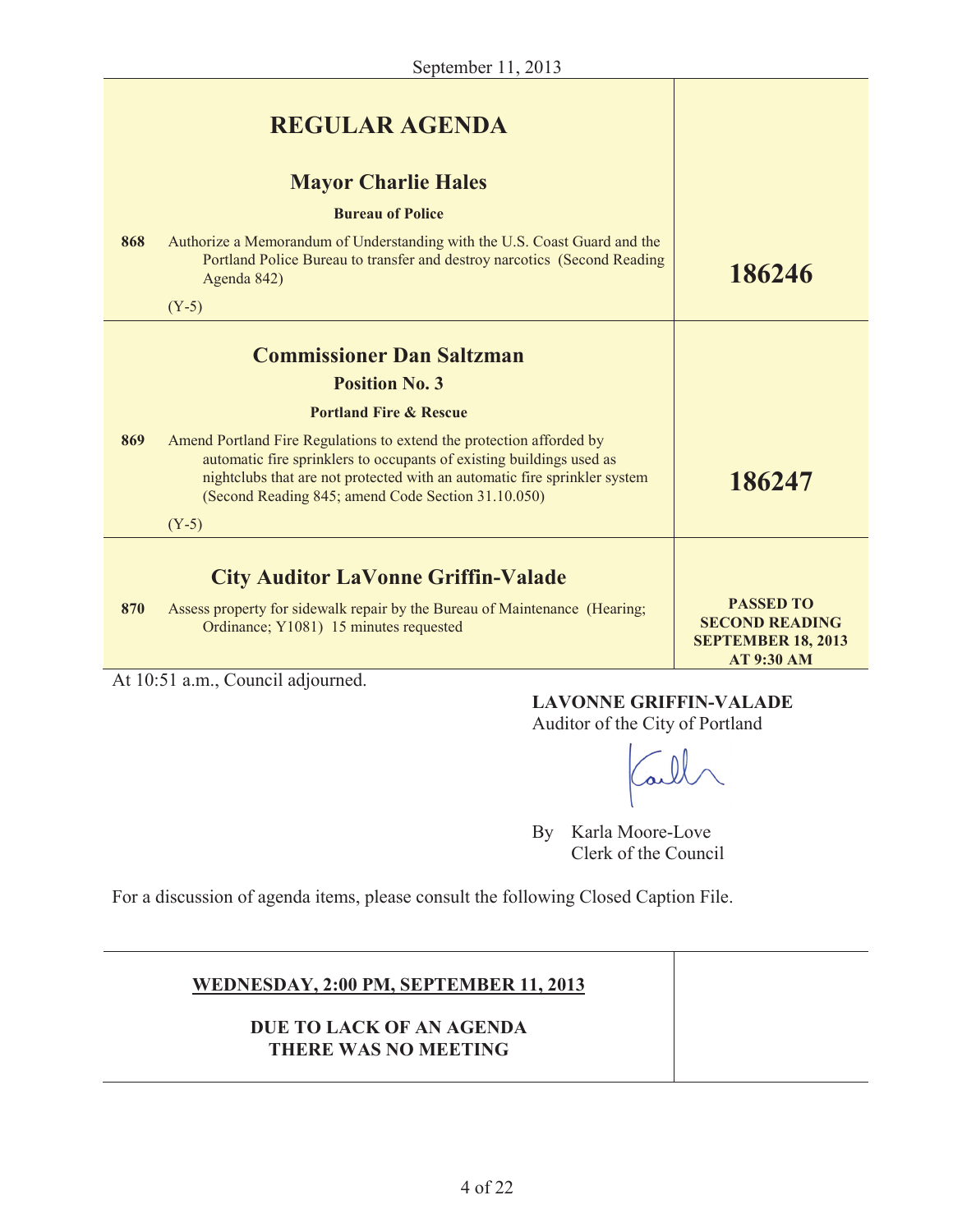# September 11, 2013 **Closed Caption File of Portland City Council Meeting**

This file was produced through the closed captioning process for the televised City Council broadcast and should not be considered a verbatim transcript. Key: **\*\*\*\*\*** means unidentified speaker.

# **SEPTEMBER 11, 2013 9:30 AM**

**Hales:** Good morning, and welcome to the September 11, 2013 meeting of the Portland City Council. Would you please call the roll.

**Saltzman:** Here. **Novick:** Here. **Fritz:** Here. **Fish:** Here. **Hales:** Here.

**Hales:** 12 years ago today, the United States was hit catastrophically with the worst incident of terrorist violence that I hope our country never experiences. That loss is still felt among all our citizens, in New York, Washington, D.C., and for all of us, so I would like to start this morning with a moment of silence in remembrance of all of the victims of September 11th. Thank you very much. Now, I would like to call on Commissioner Fish for news from the arts front in our own city. Commissioner Fish.

**Fish:** Thank you, mayor. We have two special guests I would like to call forward. Robyn Williams, executive director for the new Portland Five, formerly the Portland Center for the Performing Arts, and Judie Hammerstad, our metro exposition and recreation commission chair, and more importantly, the former and distinguished Mayor of Lake Oswego. This morning I am pleased to welcome our two guests to help us celebrate a new day for the Portland's historic arts venues. As the council liaison to arts and culture, it is my pleasure it read the following proclamation this morning, and then to recognize our guests. Whereas Portland boasts a world class arts scene from the street to the stage, and whereas for over 25 years the Portland Center for the Performing Arts has managed Portland's historic arts venues, and whereas PCPA hosts over 900 outstanding performances each year, in the Arlene Schnitzer concert hall, Dolores Winningstad Theatre, Newmark Theatre, Keller Auditorium, and Brunish Theatre, and whereas PCPA is nationally recognized as one of the top ten performing art centers in the nation. And whereas pcpa enlisted sockeye creative marketing company, PCPA staff, and community members to launch rebranding effort for all the venues, and whereas PCPA will be now known as Portland's five centers for the arts, and whereas the new Portland'5 name breathes new life into our historic venues and their performances, and whereas the redesign their logos, website, and mobile platforms will help Portland'5 better serve local arts supporters and find new audiences, now therefore, Charlie Hales-- I, therefore, Charlie Hales, mayor of the city of Portland, the city of roses, do hereby proclaim September 11, 2013, as a day recognition for Portland five centers for the arts in Portland, and encourage all residents to observe this day. Ladies, welcome, and Robyn do you want to kick this off? Mayor? **Hales:** Thank you.

**Judie Hammerstad:** Well, we feel very privileged to be here this morning. And Mayor Hales, and members of the commission. We have always valued the support that the Portland City Council has given to the arts, and it makes our job so much easier. I'm not only the chair of the commission, but I'm also the liaison to the Portland Center for the Performing Arts, which is the last time that I'm going to say that name. We are now the Portland'5, and in getting to Portland'5, we really reached out to virtually all of our stakeholders, which is a wide number of people, which includes not only our resident companies, our patrons, the business community, the arts community outside of those who are, are using the facilities, the commercial venues that we have, and we really responded to their need for first of all, looking at PCPA and saying, why does no one know what PCPA is? Now, we hope that people will be able to associate the Portland'5 better with what those actual theaters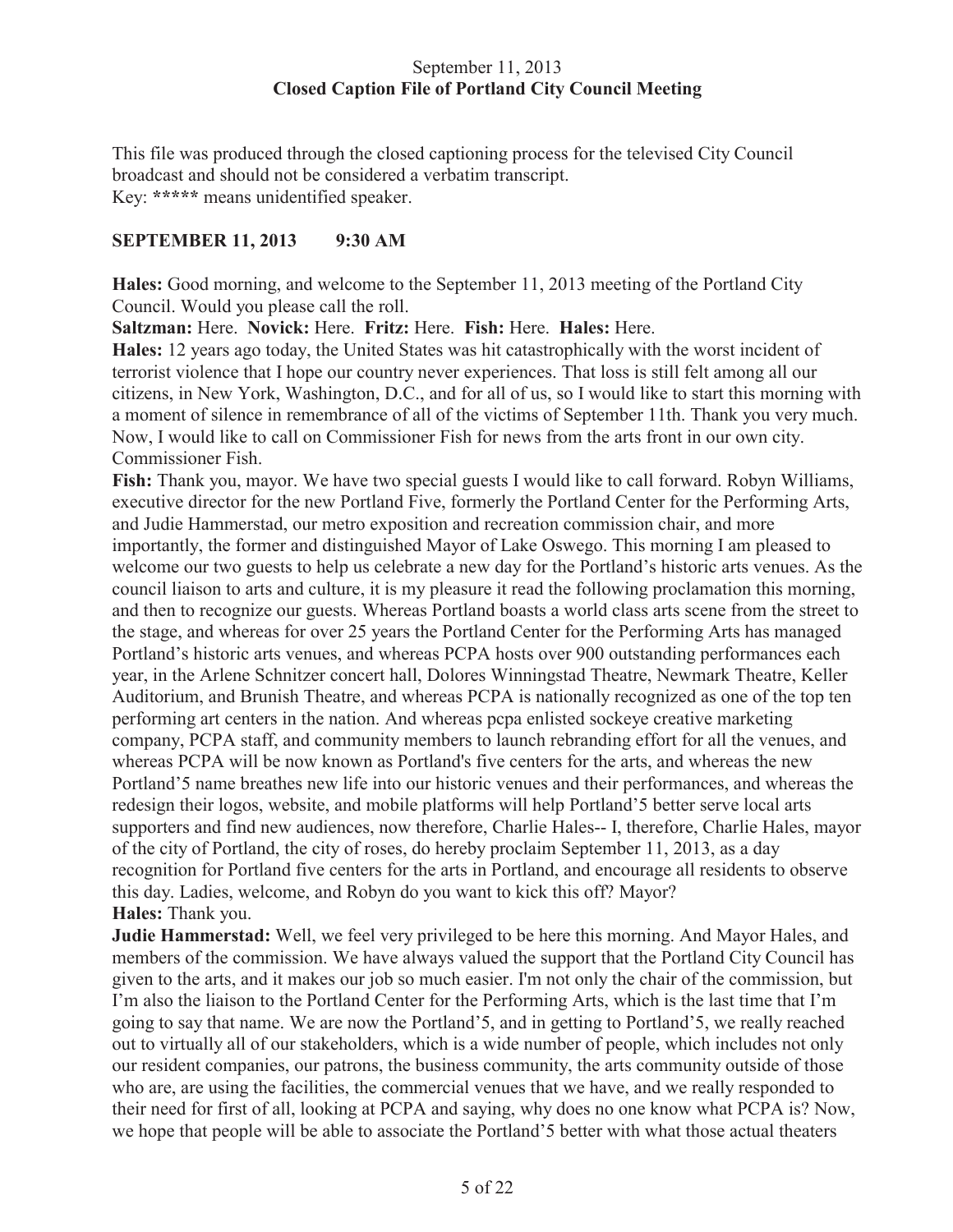are, and the performing arts venues, so we're looking forward to ramping up this campaign on the logo, and having activities that will include folks, so in that they know that when they are going to the symphony, that they are going to Portland'5, but they are also going to the Keller, the Schnitzer auditorium. So, the result of this is a new look. A new name. A new beginning. Honoring our historic buildings, as well as the performing arts resident companies that perform there, and we're honored by this resolution and the support that we have from this council. Thank you for, for allowing us to come today, and thank you so much for your support.

**Robyn Williams:** As we went through this process, it came quickly to us that the key message that we wanted to send as to who and what we are, is that we are Portland's buildings. That these are very important city assets that belong to the people of Portland. So, when the name, Portland'5 came out, we were particular excited. Because if you glance at it really quickly, you see Portland, and we are Portland's buildings. But, if you look at it a little slower, it's Portland'5, and we're putting the emphasis on the five venues because it's really about the individual venues. People have a love for each venue, they have memories for each venue, and we want to really capitalize on that and we think that the new brand does exactly that. We are currently celebrating our 25th anniversary and to be able to roll out a wonderful brand, and with the support the city, has been an amazing experience for all of us. We think that the three brand well positions us for the future, provides support for all of our organizations and the brand new website, I think, is being very, very well received by the members of the public, who use it so regularly to find out what's going on in our buildings. We're very honored to manage these buildings on your behalf. And we're very, very appreciative of this proclamation, recognizing our new, new name, as we move forward for the next 25 years, we thank you very much.

**Hales:** Thank you for being here today, any questions for our presenters or comments? **Fish:** One of the goals was to raise the profile of the organization and to stimulate a community conversation, and just reading about your rollout, I see there is some people who love it and some who hate, but that's the beauty of what you have done. You have elevated your profile, engaged the community, and I think in short order, the Portland'5 will take hold and will certainly announce your footprint in a way that's much more Portland-centric than, than PCPA, which, as an acronym, left a lot of us lacking. So, thank you for going through this exercise, ensuring it, and we look forward to seeing the banners as they go up. And when I got my briefing, mayor, I was struck by the, the almost the origami, is that right? The Japanese calligraphy, origami, the light, the color, the texture and I think, I think that it will add a lot to the built environment, and it will make quite a statement in both the design and the color. But we appreciate that our partners are trying to raise their profile and drive tourism and commerce downtown to our historic venues. So, we appreciate your good work. I will now present --

**Hammerstad:** Can I say one thing about that? Because you called your attention--

**Fish:** We would have never done this. You are the mayor, for god sakes, you can say whatever you want.

**Hammerstad:** It's just that the next time you see us we will be here in our entrepreneurial hats. Because our function, as the [inaudible] commission, is to have oversight and make our venues profitable. And as profitable as we can make them, including as many people as we can make, and so, the next time that you are going to see us here on the convention center hotel, but, both the Portland'5 and the branding and the outreach on that and the convention center hotel have things in common with bringing people into Portland, to stay, to spend money, to be successful, to provide another venue for both the performing arts, the commercial aspects and we're all together in elevating Portland as a prosperous and wonderful place to live. So, thank you very much. And now, you can present this. [laughter]

**Novick:** Actually, mayor, if I may. I just wanted to say that having a name that looks like a misprint strikes me as a really creative way to attract attention, and I bet it is going to work. [laughter]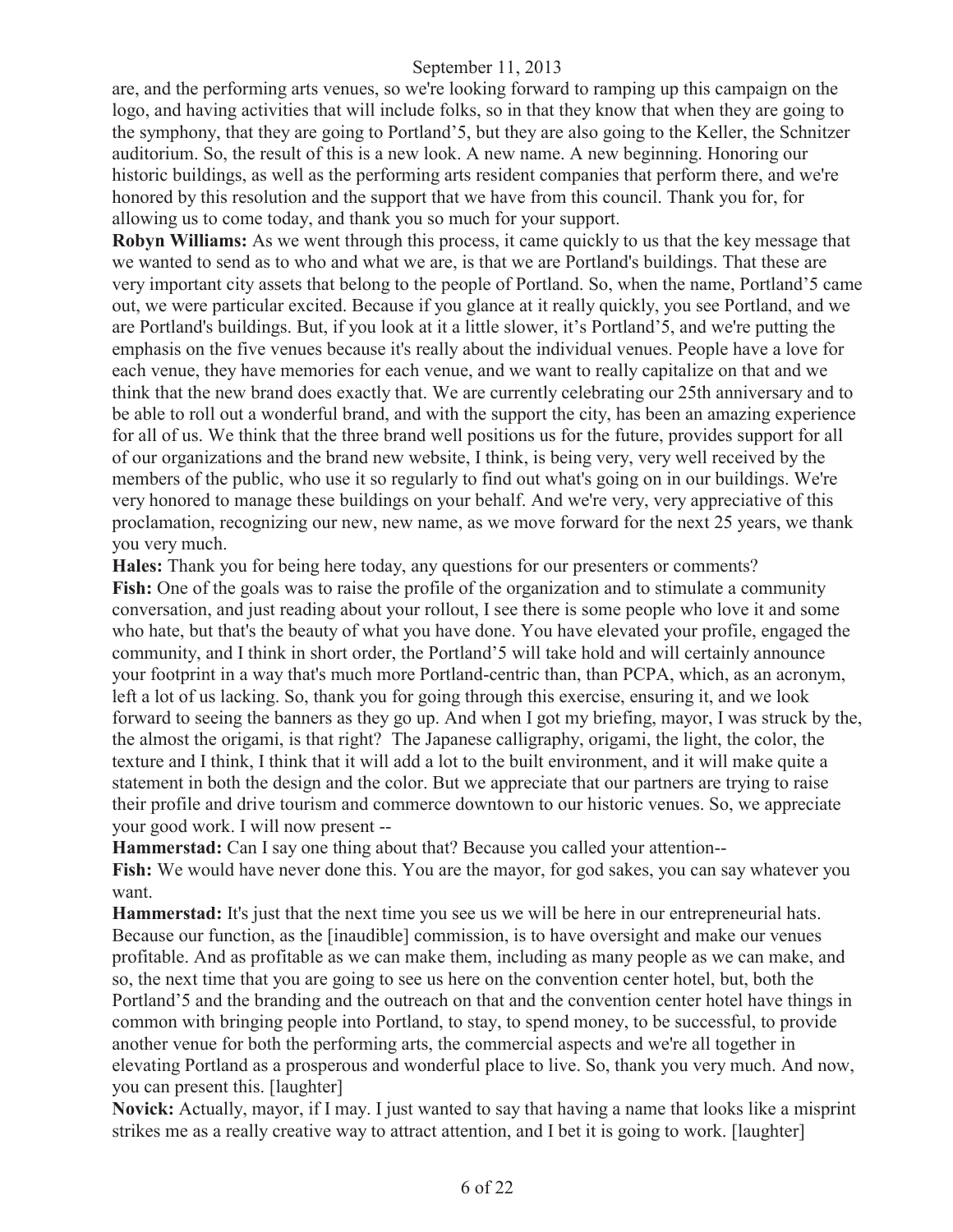**Hammerstad:** You wonder about the grammar.

**Hales:** Thanks very much. As a number of us are made better people by our spouses, and thanks to the civilizing influence of my wife, I spent some time in each of these five facilities, but I think it's good that we're pointing out that there are five so I guess we can set that goal for ourselves, that you understand the cultural and arts scene in Portland if you have been to a performance in all five of these. So, extra credit for those that do, and at least in my case, I didn't earn it but I've got it. Ok, let's move onto the communications. And we have item 846. Karla.

# **Item 846.**

**Hales:** Mr. Oswalt. Are you here? Not here. All right, we'll see if he comes in later. Next one, please.

# **Item 847.**

**Hales:** Miss Harmon. Nope. All right. Again, we'll see if she comes in. 848.

# **Item 848.**

**Hales:** Mr. Spitznagel, come on up. Welcome. If you have not been here before, you just need to read your name into the record and you've got three minutes.

**Tom Spitznagel:** Thank you. My name is Tom Spitznagel. I am a second generation home builder, developer in the city of Portland. I live in the city of Portland. My office is in the city of Portland. And currently, I have five projects under some state of building in the city of Portland. I am not big. I would not pretend to be, and I am just a normal Joe trying to make living in the city. I am trying really hard to get to the bottom of streamlining some processes when it comes to half street improvements. For the record, half street improvements that I'm talking about, for single lots, in the city of Portland, the last report was that there was 3,300 individual infill lots in the city of Portland. That report was done in 2012. Rough half of those have half street improvements that are incorporated into doing the work. When you apply for a building permit, and/or a street improvement permit, there's processes that are in place currently to do that. A building permit process is very efficient and well put together. When you apply for the building permit, you are given a sheet of paper that looks like this, and they are, people have seen them, at the bottom of the page, transportation signs off, on a building permit. And when you simultaneously apply for a building permit and a street improvement permit, transportation cannot sign off on that permit until it's time a bond is put in place for the improvement of the street permits. So as, if the developer builder did not do the street permits the city could take their folks and go in and finish that process. Currently, there are three bureaus that make up the bond, transportation, BES and water. They have to come up with a bond amount before the bond can be put in place. I simultaneously, in March, applied for a building permit and a street improvement permit. The building permit was hung up for six weeks, until which time the bond could be issued by the city of Portland. The three bureaus argued back and forth, for six weeks. Keep in mind, the permit process took roughly a month and a half, and the building permit process took a month and a half, the street improvement process is still under review. It's one lot, 100 feet, it's easy to do, the bond should not take five months to be determined by the city. I'm asking the city, give authority to the people that you have working. They are very, very competent. Very clear, they are excellent people. The process is terrible. What I have done for you on that sheet of paper is given you what I believe to be a pretty easy idea of what I'm trying to accomplish. I would love to donate my time to help these people, particularly mark fischer [spelling?], who is an, who is in insurances, to make this process easier.

**Fish:** Sir, before you go, can I just engage this for a second?

**Hales:** Please, this is very helpful.

**Fish:** The three bureaus that you mentioned, water, sewer and transportation are under the leadership of either Steve Novick or me. Commissioner Novick, when he received the transportation bureau, signaled for me and the council, desire to get the infrastructure bureaus to work together more effectively on precisely these kinds of questions. Now, we didn't know that this one would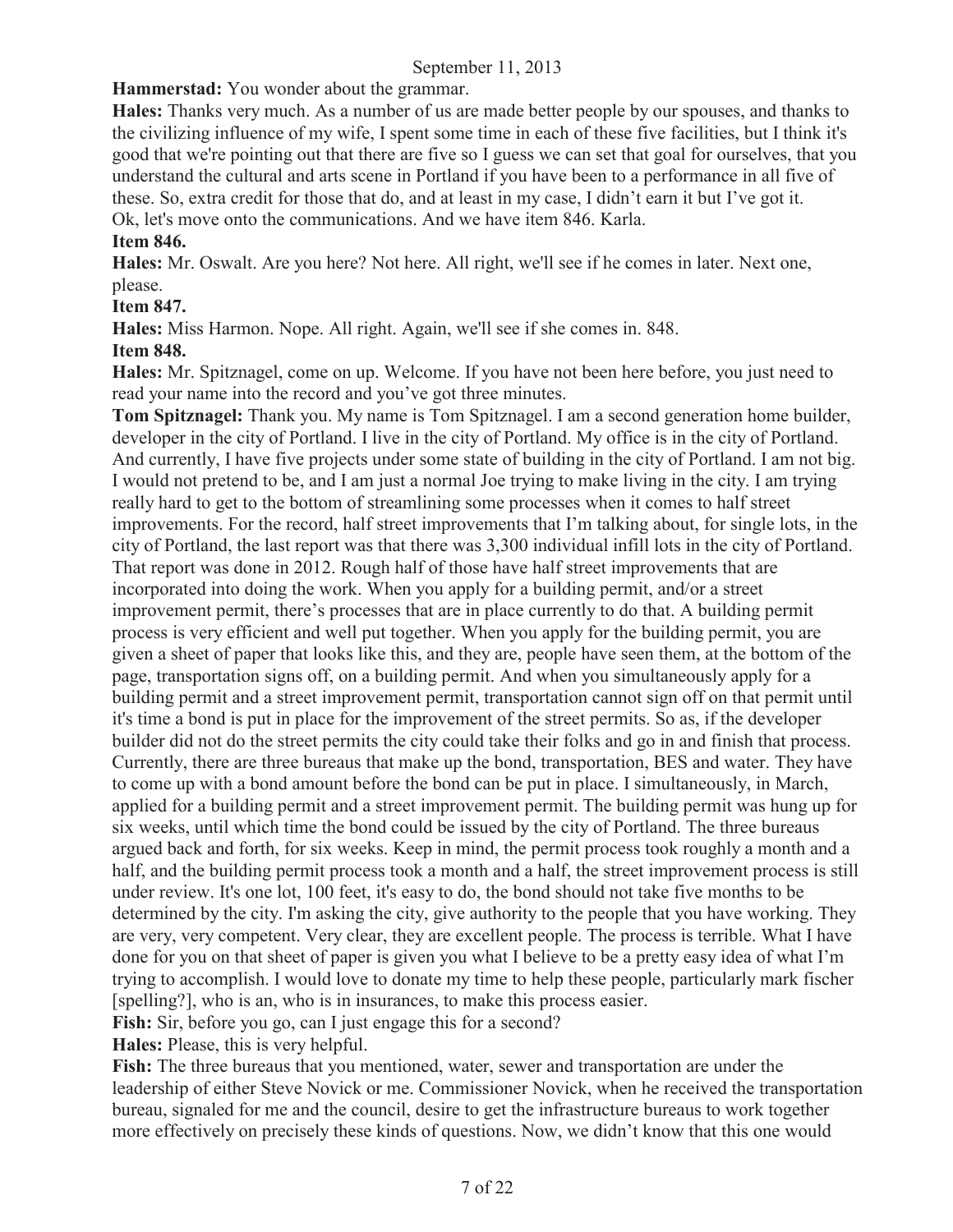come before council today, but, since you flagged it and since I have water and sewer now, as of June, and since Steve is in charge transportation, Commissioner, this might be a unique circumstance where we can take this particular experience, bring our teams together, and learn a bit more about how that process works and how we might make it work more quickly and efficiently. **Novick:** Exactly.

**Fish:** Would like to take the lead on setting that up or do you want my office? **Novick:** I can do that.

**Fish:** If you could give contact information to Steve's office, if you don't mind, we'll take up on our offer and have you come in and walk us through the experience, and we'll bring representatives from the three bureaus and see if there is a-- and my guess is this may involve the bureau of development services. So, we'll probably talk to our friends and colleague, Commissioner Fritz, to see whether she has a dog in this fight, and see if we can figure out a way it streamline this process because you have raised exactly the kind of question that he and I would like to tackle together.

**Spitznagel:** I appreciate that, and I am actually here at the urging of Commissioner Novick's staff members asked that I come in and speak to this very item. So, I'm happy to do that and would love to give more information to commissioner Novick so that people like myself don't go through this process of not being able to work within the city limits under the current framework with, honestly, excellent people that work on behalf of the city.

**Hales:** This is very helpful. I have had some other complaints about the public works permit process but they haven't been as well articulated or presented as this. So thank you for doing this today and for, council members, for stepping up and working on it. It is an inter-bureau problem with the city, and I think you have done a great job of highlighting it and I am glad we're going to work on it. **Spitznagel:** Thank you.

**Hales:** Thanks very much.

**Item 849.** 

**Hales:** Miss Frost, are you here? Ok. And then 850.

**Item 850.**

**Moore-Love:** He called and has to reschedule.

**Hales:** Okay. So, has Mr. Oswalt or Ms. Harmon arrived? If not, we'll give them the opportunity to sign up again and we'll move to consent agenda. I have one item to pull back to my office for a little more work, and that's item 858, which is the utility franchise. So, with council's permission, I will pull that back to my office for, for further review. Any other requests? Any requests from the community? Ok, let's vote on the bulk of the consent agenda, minus 858.

# **Saltzman:** Aye. **Novick:** Aye.

**Fritz:** Just know that one of the items we're approving is a contract for Southeast Works which was approved in the budget. This is an amazing community organization that helps kids who have been struggling in school to get their diploma and go on to college, and that's worth noting. Also that Jasmine Wadsworth, my new constituent services specialist, it's her very first ordinance that she has put through council and I am very pleased it's on here. Aye.

**Fish:** Aye.

**Hales:** Aye. Ok. Item 851, times certain.

# **Item 851.**

**Hales:** Commissioner Fritz.

**Fritz:** Thank you, Mayor Hales. I am very pleased to present this resolution calling on the Food and Drug Administration to reverse their prohibition against gay men donating blood, because it is unjust and ineffective. It is fairly infrequent that council comments on issues outside of our control, but, Portland has a long history of opposing discrimination. This policy impacts thousands of Portlanders who cannot give blood for their entire lifetime because of outdated science and lingering fear. I learned a statistic this week that's frightening. Between 1981 and 1983, 50% of hemophiliac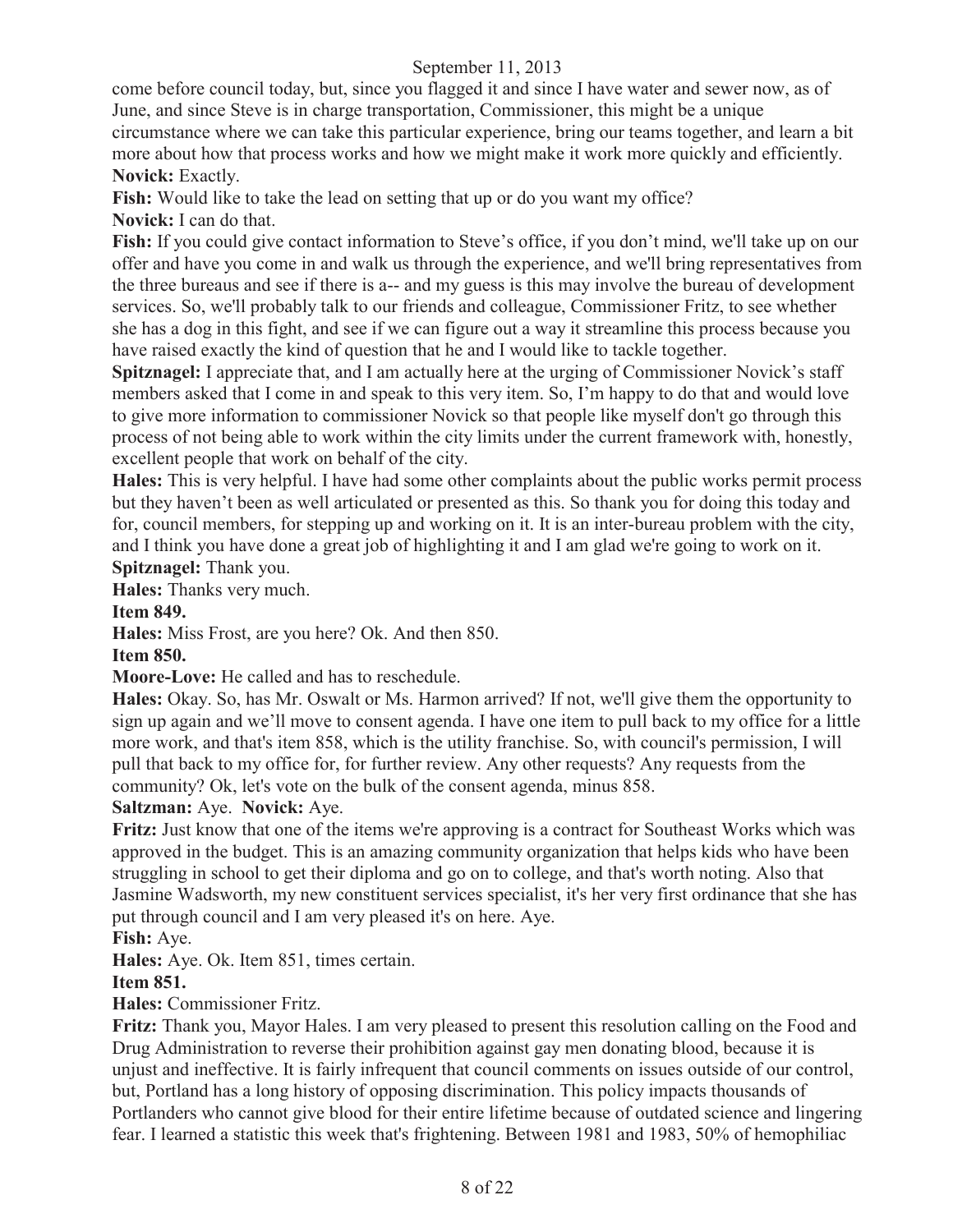patients in the United States became infected with AIDS. 10,000 hemophiliacs contracted HIV and nearly 8,000 have died. In 1984, the risk for contracting HIV through blood transfusions was one in 2,500. Today, the risk is estimated to be one in 1,467,000. So just as we had a moment of silence for, for 9/11 at the beginning of the procedures, I was thinking back to the dark days of the beginning of the AIDS epidemic when we lost many friends to the disease and a lot of restrictions were put in place. So it--so there was a good reason for the FDA to take drastic action to address the crisis back in the 1990s. But over the past 30 years, much has changed. Blood screening protocols and science have improved dramatically, and all donated blood is tested using nucleic acid testing. This process is effective in detecting HIV infection to less than two weeks after infection. The Food and Drug Administration does have responsibility to ensure the safety of America's blood supply. We are not asking for no restrictions on who can give blood, but rather than sweeping an entire category of Americans, it is more reasonable to consider current behavior. Many other countries have more sensible policies and I hope that we will approve this resolution. Some have said it's entirely symbolic. It is, perhaps, it is, certainly, beyond our control. It's important for us to make this statement, to add our voices to other cities and jurisdictions who are calling on the federal government to change the policies. So with that, it's my honor to invite City Ombudsman Margie Sollinger and Multnomah County Health Officer, Dr. Justin Denny to come to the podium. It's also a delight to bring this particular resolution because it came from a complaint to the Ombudsman by a city employee. And the Ombudsman looked into it, even though it was one person making a complaint, so Margie, if you could explain first all, what the Ombudsman is and how you operate, and then how this came to be brought to Council.

**Margie Sollinger, Ombudsman, City Auditor's Office:** Thank you. Good morning, mayor and commissioners. My name is Margie Sollinger, the ombudsman for the city of Portland. The ombudsman's office is a division of the city auditor's office and it's charged with conducting independent and impartial investigations in response to complaints from the public and city employees about city bureaus. And I appreciate the chance to provide additional context for the resolution that commissioner Fritz brought forward today. In December of last year, a city employee contacted me after receiving a bureau-wide email announcing a city-sponsored Red Cross blood drive. Although the employee wanted to join the effort of the blood drive, he was not able to do so for the sole reason that he is gay. The Red Cross's HIV/AIDS policy states that a person may not donate blood if they have AIDS, if they have tested positive for HIV, or if they have done something that puts them at risk for becoming infected with HIV. Doing something that puts them at risk of becoming infected includes things like using illegal intravenous drugs, being a sex worker or being a gay or bisexual man who has had sexual contact with another male even once since 1977. And that last part is the MSM policy. And the investigation I conducted looked at whether the city sponsorship of Red Cross blood drives violated the city's policy of non-discrimination based on sexual orientation, and if it was in violation, what should be done about it. I learned that the MSM policy as Commissioner Fritz noted was not developed by the Red Cross, but is, instead, the federal food and drug administration policy. All blood banks, including the Red Cross, must follow this. Since 2006 the Red Cross has publicly supported changing the MSM policy, calling it medically and scientifically unwarranted. In 2010, the FDA's own advisory committee on blood safety acknowledged that the MSM policy is suboptimal. Because there is growing consensus that the MSM policy is discriminatory without sufficient medical justification. It is important that the city of Portland publicly joins the chorus of other cities, including New York City, LA, and D.C., as well as states, college campuses, and congressional delegates in calling upon the FDA to modify its 30 year-old policy. Passage of the resolution also demonstrates that while the city will continue to support life-saving blood donations, it is not complicit in discrimination against gay and bisexual men. Thank you, council, for considering this resolution and a particular thank you to Commissioner Fritz for introducing this resolution.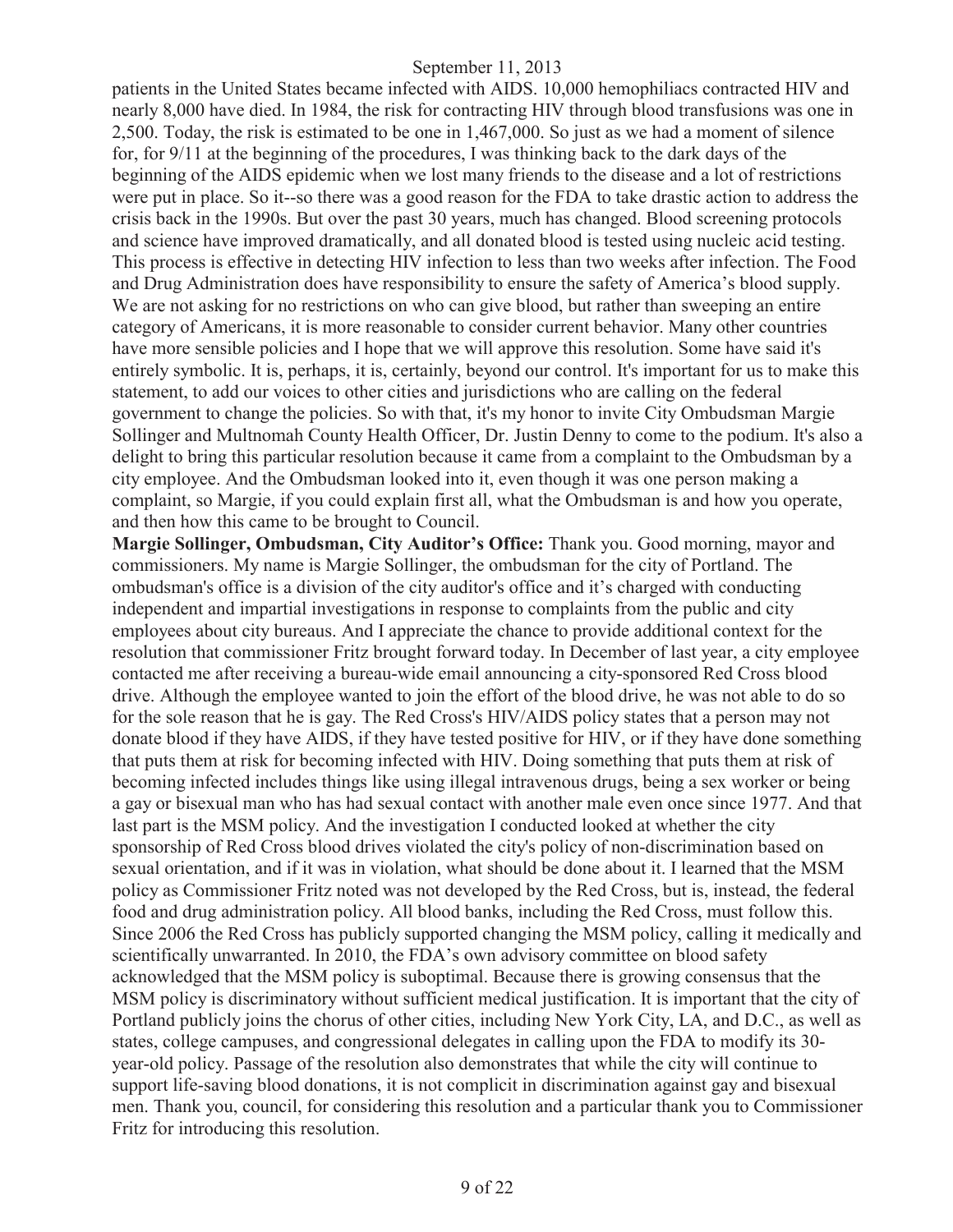**Justin Denny, Multnomah County Health Department:** Good morning. Thank you for including me. Dr. Denny with the health department, happy to say a few words from public health's perspective. Greetings. Thank you for inviting me. I really have a few things just to share, and maybe a few things that are, I'm going to repeat what has just been said, but the issue, how we see this in public health, is one of blood safety and one of equity and discrimination. So we are very grateful to have a chance to say a few words about this. I am also going to share some of the key reports from the Council on Ethical and Judicial Affairs. It has been a pillar in this discussion in terms responding to the issues at hand. As we know, the technologies have advanced remarkably. You mentioned the new testing abilities to identify a virus within 11 days, which is phenomenal. So we have moved on since the 1980s, early 1980s, when we started the policies, to be able to identify a high risk blood supply. That said, there is a risk. And that risk is something which I need to point out to you, that we need other techniques to identify possibilities of transmission of HIV and other infections. So the multi-barriers used in addition to questionnaires, are donor education, voluntary self-deferral, and donor health assessments, quarantining donated units of blood and ongoing monitoring for emerging diseases. So we have to, unfortunately, acknowledge the fact that every unit of blood does pose some risk. So when I'm in the hospital, when I give blood to somebody, I have to have them sign a form, consenting that no blood is if 100% risk-free. So in this way, we use the questions to minimize the risk by identifying which populations have a higher risk than others. Policies that exist current really came from when we had the early onset of the epidemic, and are outdated and are discriminatory. And so, we understand this. We're still left in public health with the issue of how to reassure the public. Blood safety is our, is a major concern for us, and that's one of the things that I want to address. So, we believe that the efforts afoot right now to do, to address the lack of fairness here, hopefully will move faster along because of the work that you are doing to raise awareness to this issue. We're very grateful for this. Currently what's happening is the health and human services is, is studying further, or more closely, the different policies, around, if I can sift through my paperwork, policies around baseline studies that link behavior with risk factors. So we're looking more closely at what it is around how these behaviors translate into risk for HIV, and we're exploring attitudes around motivations around men who have sex with men, for donating blood, and doing a small pilot looking to see those who are MSM involving pre and post-donation screening for deferred donors. This is what's happening currently, is to do a small pilot to test these risk factors. So in spite of all these efforts, we think there is not enough being done. In public health, we believe discrimination continues for this policy which is outdated and certainly needs to be addressed. And we believe that what you are doing, again, helps us to move forward with revising the criteria, to looking more closely at how we can identify what the risks are to, perhaps, the last five years or the last one year, and to change the way in which we screen folks for that risk. And so for that reason I will conclude with the well-articulated report of council, which says the current screening and deferral policies of blood donors is ethically problematic and that it does not clearly treat comparable risks to blood safety in a consistent manner. It may unduly restrict the opportunity of some populations to engage in the socially valued activity of blood donation and perpetuates unfair stereotypes, overnight though it may not be discriminatory in intent or effect. So we join and you appreciate the efforts. The science, I'm afraid, cannot remove the risk of HIV because the testing has an 11-day window, but we believe work can be done to bring more people together, for being able to provide blood products, and we thank you for public health's opportunity to share our view on this matter. Thank you.

**Fritz:** Thank you, Dr. Denny. I appreciate your time in coming this morning. And Ombudsman Sollinger as well, thank you for raising this issue and being persistent reminding me that you had already told me about it. And I have one more panel and we'll open it up for public testimony. Thank you.

Fish: Amanda will you take questions?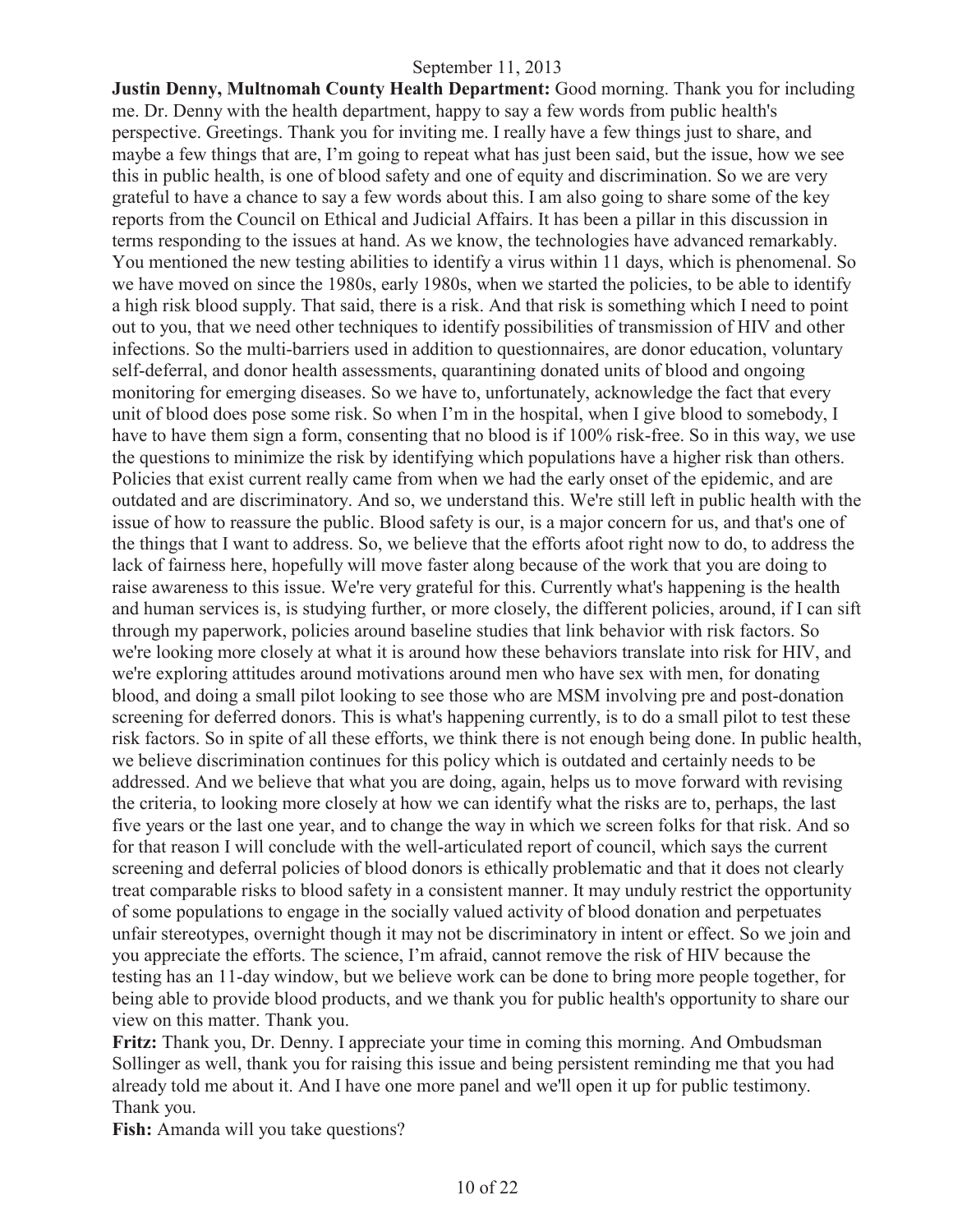**Fritz:** Oh sorry. Yes, go ahead.

**Fish:** Doctor, I had a question. When you give blood at the Red Cross you have to take a confidential survey, so the health worker leaves the room and it is now computerized. And it asks a series of questions, including things like have you traveled to certain countries, have you had certain, you know, certain diseases, and all the issues that you raised around human sexuality, and the like. And if, if, on the questions that ask if you traveled to certain countries and things of that nature, do those disqualify donors or do they, do they cause the red cross to do more due diligence on your blood?

**Denny:** A very good question, and thank you for that, Commissioner Saltzman. I think the issue -or Fish, excuse me.

**Fish:** He's a good looking guy. [laughter]

**Denny:** That was very tricky of, I appreciate it.

**Fish:** Amanda Fritz and I are often confused.

**Denny:** The scientific basis of that answer is, one of the concerns for the trial history is Creutzfeldt-Jakob disease, which is a prion disease, a very scary blood infection that came from certain products in England in places where Creutzfeldt-Jakob cannot be screened for. So the technology hasn't caught up yet for those testings. So if you traveled or lived for more than six months in the U.K. from certain years, you are excluded from giving blood. I, unfortunately, am included with that having been raised in England, we cannot give blood until we develop technologies to ensure the safety of that blood supply. Again, technology is lagging in this direction, and that's why if you check yes to that box you are thanked for coming in but cannot give blood.

**Saltzman:** What was the disease, again?

**Denny:** Creutzfeldt-Jakob disease, CJD. It's a very rare but fatal progressive neurological disease that comes from consuming meats. It has been in the news with certain meat products, and certain parts of the world.

**Fritz:** It's known as mad cow disease.

**Denny**: Mad cow disease, thank you.

**Fish:** Doctor, this is the reason I did not pursue a medical career because I could never pronounce those. The other question that I had for you, is, is I have a relatively rare blood type, and I'm a universal donor, whatever that means, so I get that call from the Red Cross every time the 90 days elapses, and they ask me to come in. The other question that's before us is by disqualifying a whole segment of our society, we're also limiting the supply, are we not? And isn't one of the by-products of Commissioner Fritz's resolution if we can figure out the technology, adequately screen the blood, there is a huge demand for certain kinds of blood, which we are not meeting in part because we are disqualifying so many people. The number I heard, a staggering percentage of people are disqualified for one reason or another, which puts a burden on a very smaller number of donors. **Denny:** Certainly. The numbers have been difficult to estimate but there have been studies looking into that to see what would happen if the ban was to be lifted and so forth. I have those here, I can share them with you. But the thought is an additional 219,000 additional units of blood would be made available for a one-year deferral. So, that's substantial, perhaps a 2% to 3% increase in the blood supply.

Fish: Is it fair to say that that could save a life?

**Denny:** Oh, certainly. The issue, again, we're dealing with blood safety, and these folks are professionals, this is a tricky world to be in. One mistake can cost a life if we he don't screen it properly. And we have other infections to worry about. We have hepatitis c, which is emerging like you wouldn't believe. Hep C is the biggest, one of the biggest concerns we have now. And HIV is becoming more treatable. So different things -- things are happening all the time, and it's a hard world to ensure safety and not discriminate based on risk factors, so I want to point out that it's a science that is always juggling and changing our estimates, and I think that we're not moving fast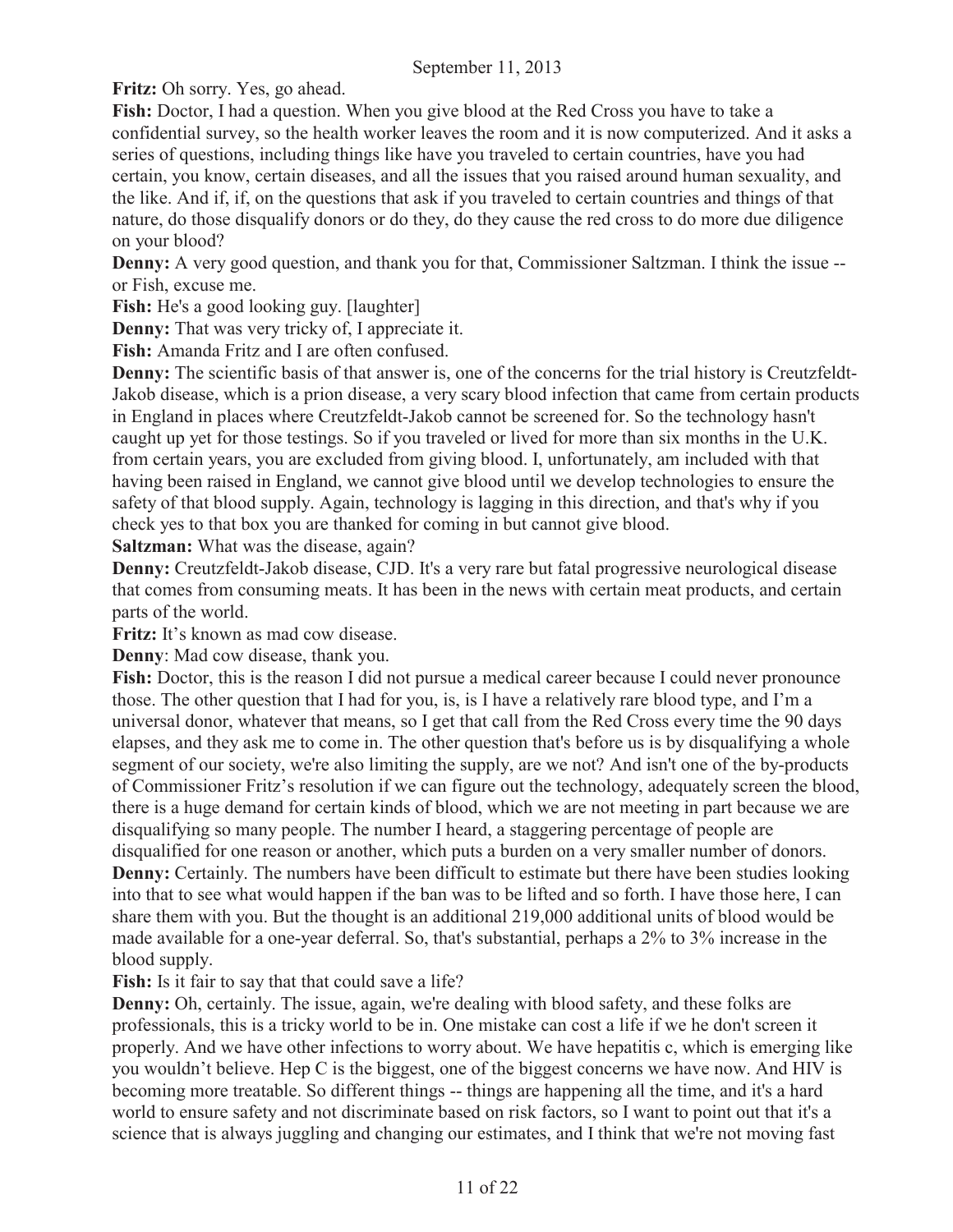enough with the FDA to meet the current abilities we have now within 11 days to identify a viral load. But back to your issue, we certainly could increase the volume of blood supply. I will mention there's been a decrease in the pool of eligible donors from 60% of the population to less than 40%, so this effort will help to move us back in the direction that we used to be, so our blood supply is dwindling and it's a concern that we have.

**Fish:** Thank you.

**Novick:** And Commissioner Fish, based on what I just heard I think you need to declare a conflict of interest when you vote because clearly your motivation here is to reduce the number of calls you get from the red cross. [laughter]

Fritz: It does not matter what your blood type is, you are going to get called. Thank you very much. Our next invited panel is Daphne Matthew from the American Red Cross, Barbara McCullough Jones from the Q Center, Tash Shatz from Basic Rights Oregon, and Letty Martinez from the Cascade AIDS Project. Would you please come forward.

**Hales:** Pull up another chair if you need. We only have three there. I can't see.

**Fritz:** And I see that we dispensed with our mobile microphone. Good morning, thank you very much for being here. Daphne, would like to go first?

**Daphne Matthews:** Absolutely. I'm from the Red Cross, the one responsible for giving all the calls. We do need blood, it's a constant thing for us. This is a big issue for the Red Cross, and our top line priority is, of course, the safety of the blood supply, but, we have, along with the association of blood banks, gone to the FDA asking to have this ban overturned, or at least modified. So, along the lines of what our Ombudsman and our medical officer talked about, and is that we would like to see more fair criteria laid down. And when a person is practicing, a male having sex with a male, that they would, indeed, have an opportunity to have the similar deferral criteria that others do, with the similar risk.

**Fritz:** Thank you. Barbara?

**Barbara McCullough Jones:** Good morning. Thank you for inviting me to speak this morning on this important topic. My name is Barbara mccullough jones, and I am the executive director of the q center. More importantly, however, I'm member of the LGBT community, which has experienced decades of discrimination based on real or perceived sexual orientation. Beginning in the early 1980s, we watched helplessly as government at all levels did nothing in the face of an emerging pandemic, which took far too many young, vibrant, gifted men from my community. The LGBT community has been part of history, both witnessing the making of discriminatory policies, and then working to their undoing. The time has come now for the current FDA ban on men who have sex with men donating blood to be revised, and more accurately reflect current scientific findings and good public policy. Under the current policy, men who have sex with men, or MSM, even once since 1977, are permanently barred from donating blood. This includes MSM who are HIV negative, consistently practice safe sex, or who are in a monogamous relationship. In the decades since the FDA implemented the MSM blood ban in 1977, vast improvements were made in technology that can test donated blood for communicable diseases, as was mentioned earlier, the nucleic acid amplification testing, or NAT, can detect HIV within a nine to 11 days of a window period of the donor becoming infected. When combined with best practices, that screen protective, prospective donors of high-risk behavior regardless of sexual orientation, NAT renders the lifetime MSM blood ban scientifically obsolete and unnecessary. The FDA requires blood donation organizations to screen the potential donors for risk factors related to HIV and other infectious diseases. Most administer donor history questionnaires, as was mentioned earlier, which asks about a donor's current health, medical history, blood donation history, and sexual practices, and drug use and other behaviors. Donors deemed to be high risk in response to the questionnaire are deferred from donating blood for varying periods time into the future. The questionnaire does not ask however, whether the perspective donors have engaged in specific higher risk practices such as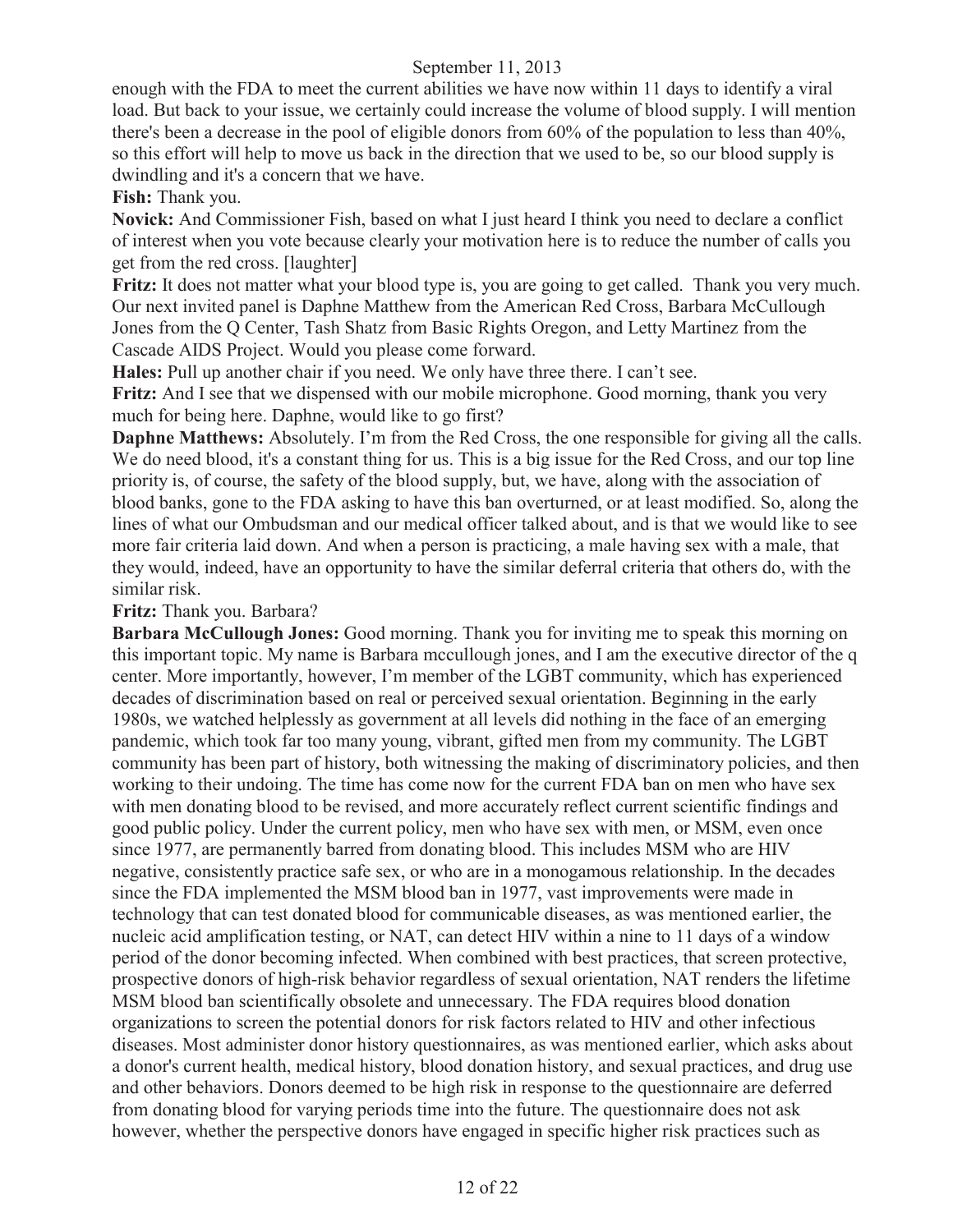unprotected sex or sex with multiple partners or sex with a partner whose HIV status was unknown to the perspective donor. This leads to deferrals with a focus on donor's identity rather than highrisk behaviors. For example, the one-year deferral period mandated for a heterosexual donor who had sex with a partner to be known to be HIV positive is shorter than the permanent deferrals for a gay or bisexual male donor regardless of his partner's HIV status. Available research indicates that lifting a lifetime ban on MSM blood donation would cause little risk to the blood supply. In 2006, research presented a meeting of the FDA's blood products advisory committee found the implementation of technology like NAT and other operational improvements has reduce risk of releasing infected donated blood into the supply, and that replacing the lifetime MSM blood ban with a one-year deferral could increase the risk of HIV by one in 146 million, or one case every 33 years. In a statement released in June of 2013, the American medical association declared, "the lifetime ban on blood donation for men who have sex with men is discriminatory and not based in sound science." We support the recommendations by the gay men's health crisis in New York which include the FDA should update the donor history questionnaire so that all potential donors are screened for high risk behavior regardless of sexual orientation. And only perspective donors determined to be at high risk should be subject to deferral periods. The ban should be replaced with a policy that defers high risk, gay, and bisexual men while permitting low risk gay and bisexual men to donate blood. The risk assessment for gay and bisexual men should also include whether the donor engaged in low risk sexual practices like condom use or monogamy. The high risk members of the MSM population, such as those that fall into risk categories, for example, i.v. Drug users, commercial sex workers etc., who may report unprotected sex with partners, with HIV, or with unknown HIV status, may justifiably be subjected to lengthy or permanent deferrals. We applaud the city of Portland, and Commissioner Fritz, in particular, for your leadership and for examining the facts and letting public policy reflect accurate science instead of perpetuating public policy based in homophobia and prejudice. I am happy to answer any questions you may have. **Tash Shatz:** Thank you very much. I am Tash Shatz with Basic Rights Oregon, the program director of the trans justice, transgender justice and racial justice programs. Basic Rights Oregon supports the resolution before you--excuse me--calling upon the FDA to reverse the prohibition of blood donation from gay men, bisexual men, and men who have sex with men. As Oregon's largest gay and transgender advocacy organization, dedicated to insuring that all Oregonians and their families experience equality, we applaud the council for urging the FDA to lift the ban. And since 1985, the FDA has banned blood donations for men who have had sex with men in the last 36 years. In that time, the movement for lesbian, gay, bisexual, and transgender rights has gained extraordinary momentum. In 1985, only a handful of states banned discrimination against gay and transgender people. Today, dozens of states do, and, as you know, in Oregon, discrimination against LGBT people is banned in housing, employment, public accommodations, schools and parental rights. We have plenty of work to do but have come a long way. In stark contrast, the FDA's blood donation ban remains in place. While intended to ban gay men from donating blood, the FDA's ban further marginalizes many in the LGBT community. Under this ban, for example, many transgender women are unable to donate blood because, because of financial and medical barriers to changing their legal sex from male to female. Another consequence of the ban is that those questioning their sexual orientation may be prohibited from donating blood. Additionally, transgender women and men who are not transgender who have faced sexual assault are disallowed. And we know that this ban has disproportionate impacts on communities of color affected by the HIV/AIDS crisis. So, for those who are already marginalized with the gay and transgender community the FDA's ban adds insult to injury. As a bisexual transgender person, I have never been able to donate blood, and I am joined by many others in being prohibited from fully participating in improving the health of our communities through blood donation. So in addition to these impacts, the blood ban on donation itself is based on outdated stereotypes about gay men. In 2010, for example, 77% of people in the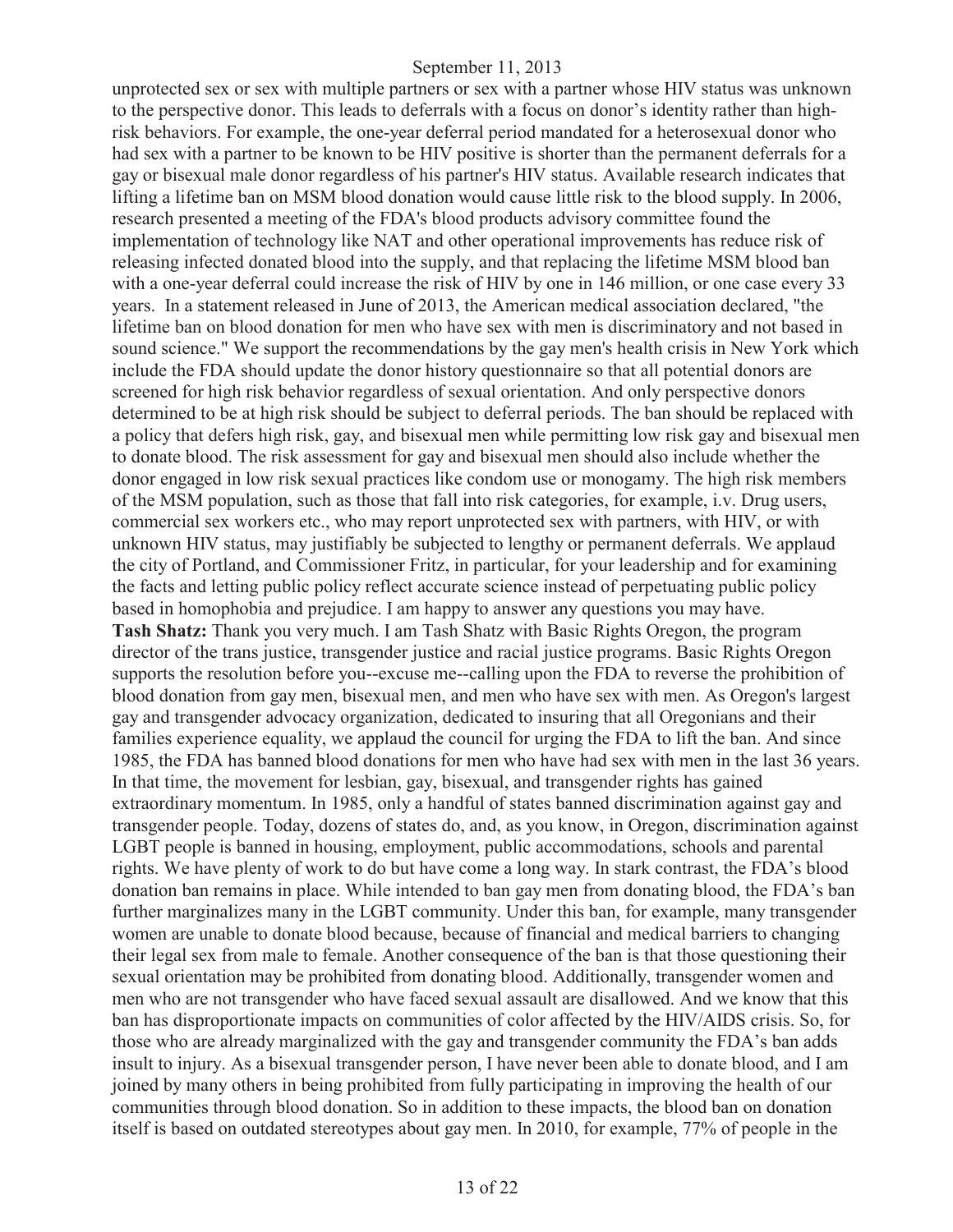United States reported knowing somebody who is gay. Knowing a gay or transgender person can dispel many of the myth and stereotypes held about the community. While many stereotypes have fallen away, bans like the FDA's blood ban, kind of remain, remain in these stereotypes. Gay and transgender communities are better understood and more embraced now than ever before. Now is the time to lift the FDA's ban on blood donation and Basic Rights Oregon is proud to support the resolution before you. Thank you very much.

**Fritz:** Thank you.

**Letty Martinez:** Good morning, everyone, I am Letty Martinez and I am an HIV prevention specialist at the Cascade AIDS Project. I've been doing HIV prevention work for half of my life. And I'm also a donor. And because I have tattoos, occasionally I get deferred. And because I'm also queer, I often get deferred. But there are some things that I think are important for us to recognize. There are people who, before the ban on donations were able to donate and proud donors. And then were told very abruptly that they could no longer donate. In July, we partnered with the American Red Cross and with Outside In clinic, and the gay, the national gay donation day, and a young activist here in Portland, Alex Horsey, we tested people for HIV and then asked them to attempt to donate. And to be honest about their behaviors. And they were given lifetime bans. One individual really stands out to me, there is a gentleman from Clackamas who heard erroneously on the news in the morning that the American Red Cross was taking gay donor and he dropped everything and came directly to the donation location over on Vancouver. And he was sorely disappointed. He was given the letter. The letter that says, for reasons we discussed, why you cannot donate, indefinitely. Like there is, there is no end to this. You can't come back. And it was heart wrenching to see this gentleman, who is a universal donor also, who had, like, this moment of finally, I can give back. And it's been 30 years for him, and that means that if he had donated once, every six months, 540 people's lives could have been saved. Multiply that by thousands and thousands people who are turned away, and when we're in a position where 40% of the population is only able to donate and can qualify, this is -- it's about saving lives. And there's really no reason when we're not asking these questions that are clarifying whether a person is really at risk for us to turn so many people away. **Matthew:** Can I add a comment? When we say 40%, about 38% of the American public is eligible to donate, and yet only about 8% of those folks do. So, it's -- again, you narrow down the people who are, actually, able to walk in the door and give a pint of blood.

**Fritz:** Daphne, there will be people watching and thinking, I've been meaning to do that and I am eligible, how do I do that--how do they go about donating in Portland?

**Matthew:** Call 1-800 Red Cross or go on to redcrossblood.org and make an appointment. **Fritz:** I thank you very much. I certainly hope that privilege and honor will be extended to everyone in the future. Those who are truly eligible rather than those discriminated against. It's like voting, it's a privilege that some of us have and that I hope people own theirs. Thank you.

**Hales:** Thank you all. Other questions? Thanks very much. And public testimony. I have no other panelists, public testimony, please.

**Moore-Love:** Three people signed up. Barry Joe Stull, Mary Eng, and Charles Johnson. **Hales:** Come on up, please. Good morning.

**Barry Joel Stull:** Hi, there. Good morning. Barry Joe Stull. My friend told me once that, that the definition of a fanatic is somebody that can't change their mind and won't change the subject. I'm going to talk a bit about cannabis stuff because that's my history, and I just want to inform you all what institutional bias this subject is exposing. In the 1990s, we had a compassionate investigational drug program, operated in Washington D.C. And, there was a couple from Florida, a hemophiliac, and his wife. He became infected AIDS in a blood transfusion and his wife, Barbara, came infected because he had sex with her. And as part of that experience, they used marijuana because it was something that, as we know here in Oregon, it's one of the qualifying conditions for the medical marijuana program, is to be HIV positive, or have AIDS. And the upshot is that they got bust for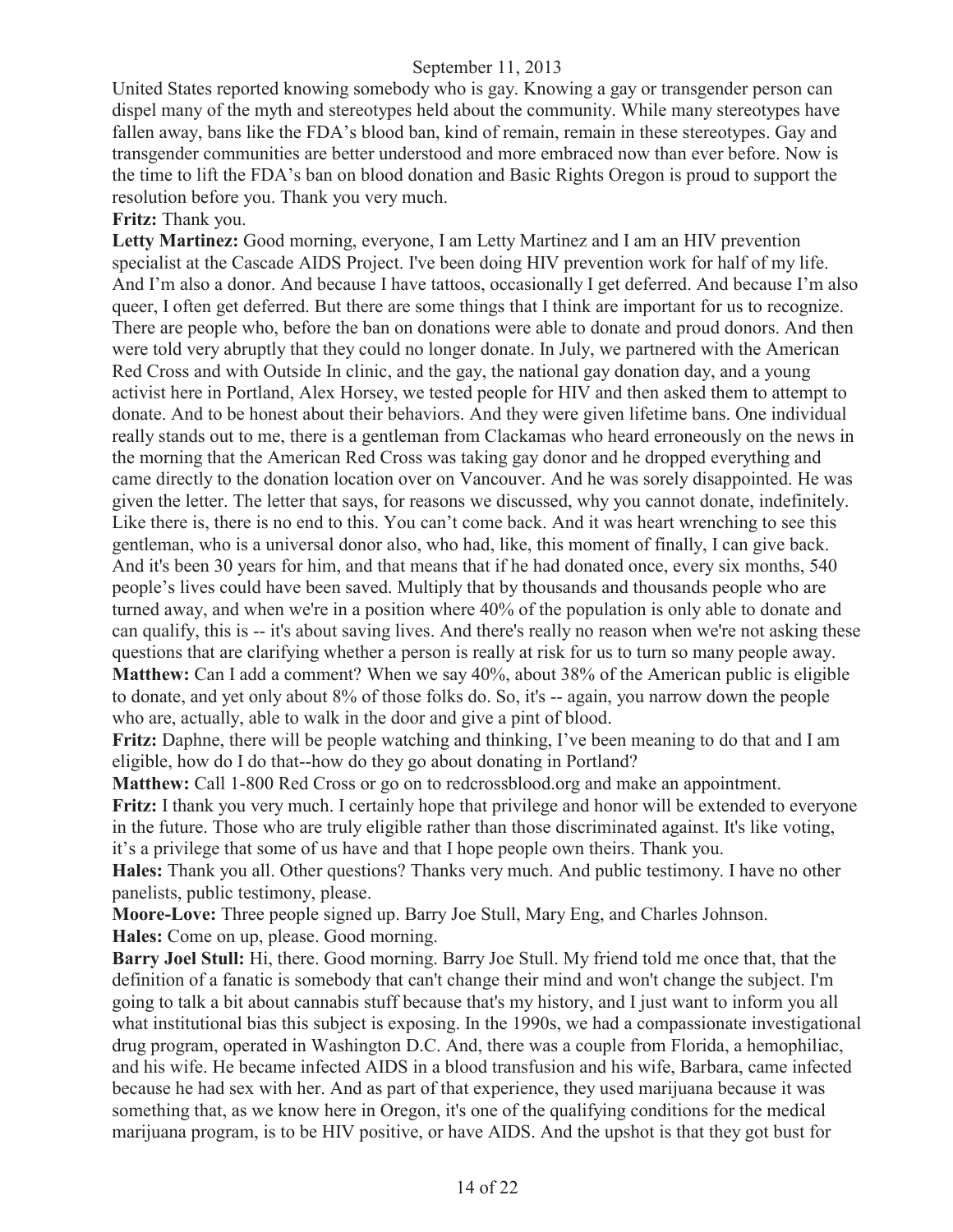having a couple of marijuana plants, and in Florida, all places, appellate courts, found that they had a medical necessity need, and they applied for the compassionate investigational drug program, and were approved. They became somewhat celebrities because, because among other things, Ken was allowed to smoke marijuana in the smoking area of the airport, as I recall, the news piece that I saw on that. And what happened was there is fellow, who, ironically, since passed of AIDS, Rob Randall [spelling?], who was the first person that got marijuana under the compassionate investigational new drug program for glaucoma. And they took this really complicated process, and they reduced it to a form that a doctor and a patient could really complete in an office visit. And about 300 people with AIDS applied for the compassionate investigational new drug program. And at that point in history, there were 39 people that were approved. And, the first Bush administration closed down the application process for the compassionate investigational new drug program. Rescinded the approved applications for all of the, the 39 people that had been approved and limited the program to the 13 people that had already received the supply of marijuana, the federal government actually supplies, it's a really convoluted process. So, what we're talking about here, is, there is a slang term, and it's been somewhat adopted by, by the gay community, faggot, that dates back to the, using homosexual, it means stick. And, faggot was a homosexual that was thrown on a fire to burn a witch. The concept being that there is nothing as vile as a burning homosexual. So we're talking about human practices that are just based on hatred. And this is really emblematic of that, and I want you to have your courage to champion these entrenched institutional hatreds, and I encourage you to pass this resolution.

**Hales:** Thanks very much. Charles. You're next. Or, Mary. Go ahead.

**Mary Eng:** Hi, council, my name is Mary Eng. I'm considering going by ransom my father's name to resonate with my bisexual identity. I have always felt sort of in between genders like Orlando from Virginia Woolf's time. With this, I want to thank you for the highly educational approach you take to this kind of issue. I appreciate the experts and the activists and your sensitivity towards this, and thank you personally for, seeing me there at the gay pride parade, I saw you and waved to you all. I'm very proud of that. And I want to thank the American Red Cross for having the courage to stand up to the FDA and demand modern science, as with lobotomy and other bizarre and unfortunate practices, we have to put outdated medical practices in the past. And on a personal level, I found out more about my friend's accident, which required a large transfusion, so transfusions definitely have a huge impact in my life, and I thank you for everything you do, and all the GLBT activists, and transgender activists, especially, who have so many hurdles to climb nationally and internationally. I am so honored to speak to you today, thank you. **Hales:** Thank you. Good morning, Charles.

**Charles Johnson:** Charles Johnson, for the record. The only negative thing to say about this is that it didn't happen under the former administration our gay mayor. This should have been taken sooner, the policy of the is bad for public health, bad for public morality, and encourages dishonesty. It's a poor public policy, so it's interesting we're talking about it on September 11, not just the anniversary of the 2001 attacks but when our government's bad policy sent us off to do a coup in Chile where many people died under dictatorial regime. So we need to always, as Portlanders, speak up for good public policy. And the truth is that it the donors in a ridiculous moral situation where we now know that the government is enforcing is a policy based on bad science, so donors are tempted to be dishonest based on their arguably superior judgment. Especially we could talk about hemophiliacs. There are businesses in Portland and across the country which give financial gift incentive to people who donate. So, as to the safety of the blood supply, if somebody is destitute, and is going to donate plasma, which has the same restrictions as blood, the policy is subverted anyway. So I am glad that we are speaking up to rescind the policy that unfairly discriminates particularly against homosexual men and ignores the science about trends in HIB transmission. Thank you for taking this measure up.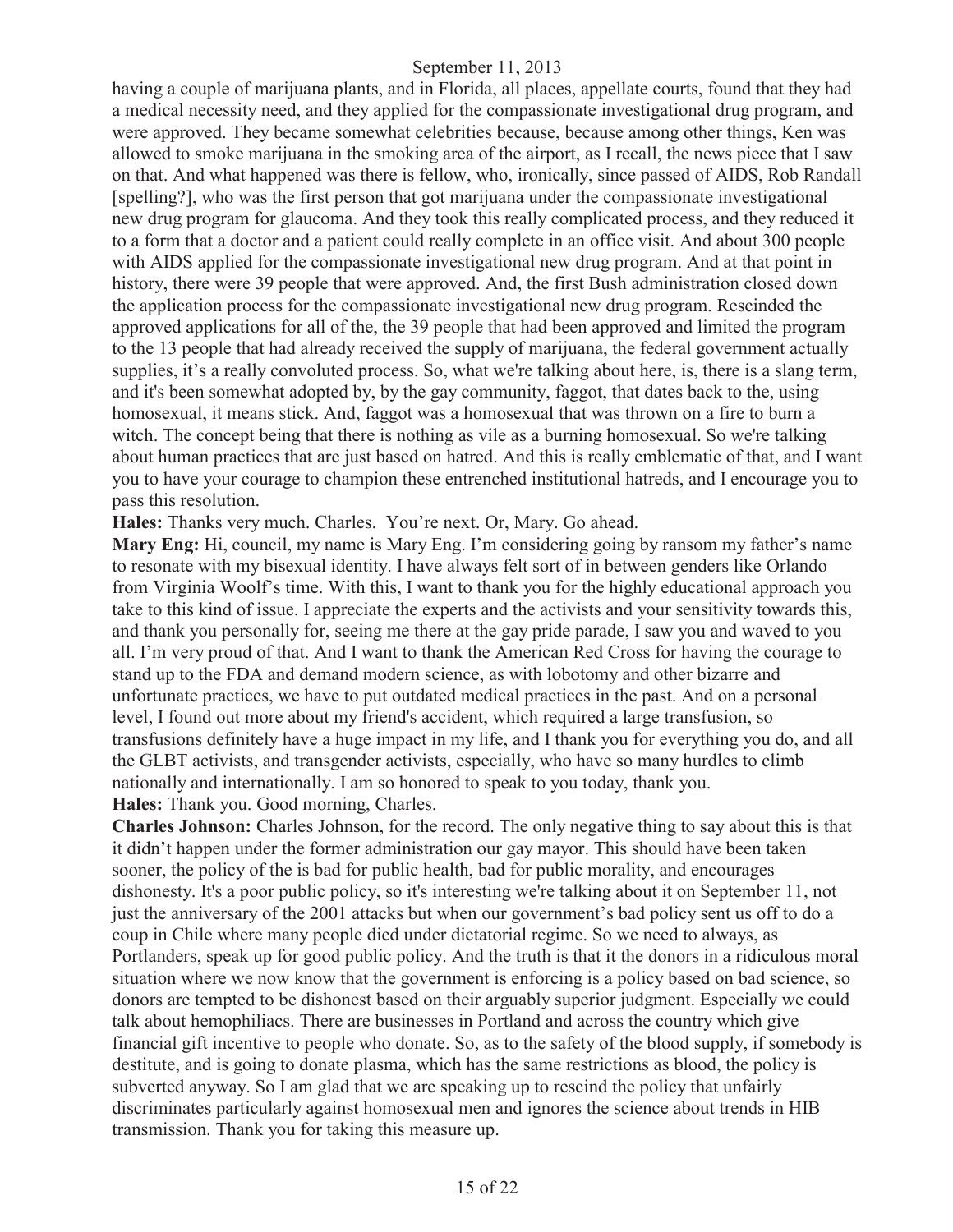**Hales:** Thank you. Thanks very much. Anyone else like to testify?

**Joe Walsh:** Good morning, my name is Joe Walsh, I represent individuals for justice, and I would like to congratulate all of you who give a positive vote on this. This is something that we preach a lot. This is called humanity. This is called extending the privilege of donating blood to our population that's been excluded for too long. I do have a question, though, that occurred to me as I was listening to you speak and also, the experts, is there a coordinated effort with the county and the congressional district? Are people on this issue? Are the county and the elected officials taking positions on this? Do we know any of that that?

**Hales:** Good question. We'll get you an answer to that question.

**Walsh:** Because we're going to testify tomorrow at the county, and I have no hesitation saying that, that the city is ahead of the county. Where are you? I'm not shy, but I was wondering, who is coordinating, who is interested in coordinating, and how do we do that?

**Fritz:** Let me respond to that, Mr. Walsh. Thank you for the point. After the passage of the resolution, the Council as a whole will be sending a letter to our congressional delegation, and to the FDA asking for repeal, and I welcome your asking the Council to follow Portland's lead in this, I think it is something that needs to get more and more jurisdictions onboard.

**Walsh:** It would really be nice to brag about guys.

**Hales:** We can do that. That would be appreciated. We can certainly transmit the resolution to the county as well so they have an example if they want to follow it.

**Walsh:** Sure. Okay, thank you.

**Hales**: Good suggestion, thank you.

**Fritz:** I expect Dr. Denny will also be talking with the elected officials of the county to encourage them to do what we just are about to do.

**Hales:** Great. Anyone else? If not, let's take a roll call on the resolution.

**Saltzman:** Well, I want to thank our ombudsman, Margie Sollinger and Commissioner Fritz for bringing this important issue to our attention. I think that like a lot of people, I was relatively unaware of this and, and the history around this. So this seems like, with the advances in technology, this seems like it's a policy that is archaic, and I hope that our resolution will help to encourage the food and drug administration to change its rules. Aye.

**Novick:** I also really appreciate Commissioner Fritz and the Ombudsman for bringing this to our attention and everybody who testified today. I think this is actually an opportunity to reflect on the progress that we have made in this country over the past 30 years and on a number of issues. I mean, 30 years ago, it would have been hard to imagine that the AIDS crisis would have been as controlled as it is now, and people who are infected can live as long as they are now. 30 years ago, it would have been hard to imagine the majority Americans at some point, support same sex marriage, and, 30 years ago, probably medical professionals wouldn't have dreamed that we have, we would have made such strides in blood safety. And now, it's an opportunity -- we do have this, this vestige of discrimination and the FDA rule and, I, actually think that although this may be a fairly symbolic gesture, it's a symbolic gesture that may very well bear fruit because, I would not be at all surprised if the president of the united states was not aware of this vestige of discrimination. And maybe there will be some coverage of this resolution that will bring this issue to the attention of some white house staffer who will mention it to the president and they will say, my god, I had no idea this still existed. And so, this strikes me as one example of a symbolic gesture that could help to have truly substantive effects. And I am very proud to vote Aye.

**Fritz:** I wore white today to remind myself that I was once a registered nurse. I am now retired and not entitled to practice but I get to play one on tv. And so, thank you to, to ombudsman sollinger and to Dr. Denny, Barbara McCullough Jones, Tash Shatz, Letty Martinez and Daphne Mathew for being here. I was invited to talk on camera about this yesterday and I declined because I didn't know everything that, everything that I now know. And like commissioner Saltzman, I was educated this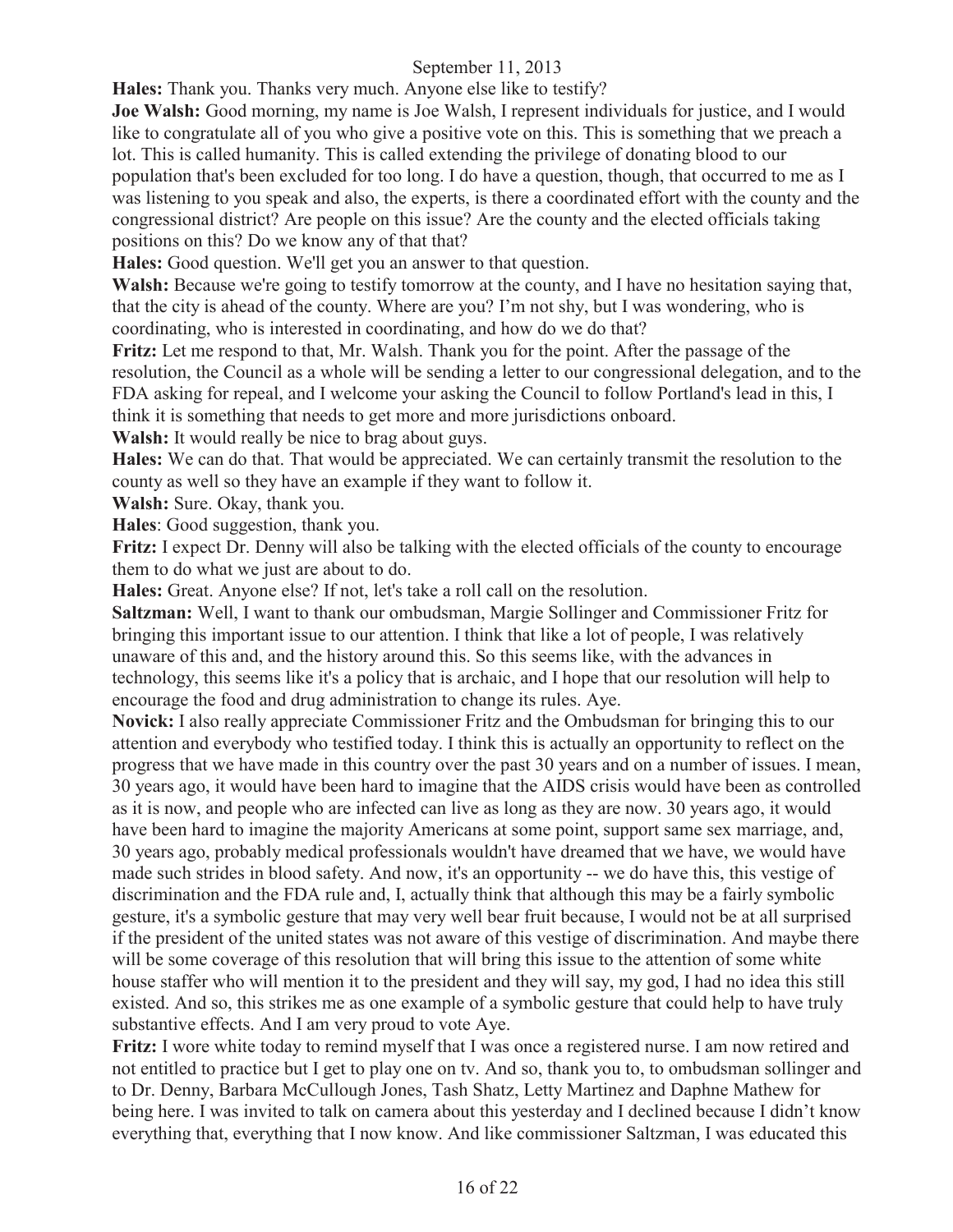morning. I do want to respond to Mr. Johnson, who said that this should have been done under our gay mayor. That's correct. I should have done it under the previous administration. I should have done it earlier. We need straight allies in all of our, in the fight against discrimination against the gay and lesbian and transgender community. We each need to do our part and we need to remember that time is short, and we need to get things done. So, thank you to Tim Crail, and Jasmine Wadsworth on my staff for doing all the work that allowed me to put this before today. We do have broad support from the scientific community, and the current policy is medically and scientifically unwarranted. Why would we keep such a policy? Thank you for your support. Aye. Fish: First I want to thank the ombudsman and Commissioner Fritz for their leadership in bringing this forward, and I particularly I want to thank Amanda who has consistent been our champion on health issues and on equity issues. And this is an issue health equity, so they come together beautifully. So thank you for your passion and advocacy. To Steve's point, 30 years ago, Barney Frank, a former congressman could not get married in his home district, could not serve in the military, and could not get top secret security clearance through the state department. 30 years later, barney is married to the love of his life, married in a ceremony in his home state. And McCarran-Walter Act has been repealed, so, the mere fact of your sexuality no longer disqualifies you from serving your country. And don't ask, don't tell has been repealed, so to your point, great progress. And we have talked about giving blood today. I was reflecting on the three things I do as a citizen that make me feel connected to the community. One is voting, one is serving on a jury and the third is giving blood. And the reason giving blood is important is that I hate to give blood. In fact, I once fainted on the table as the person was poking me looking for a vein because my veins don't pop up correctly. I am squeamish about blood. I sweat profusely. They make me stay an extra half-hour and drink the juices and eat all the sugars because I look like a ghost, and it's precisely because it's so painful and so awkward for me that I feel especially committed to doing it because I'm a universal donor and my blood happens to be a rare type. Meaning, a very small number of people in our population have my blood, and therefore, it matters more to people who, perhaps, but for getting my blood may not survive an operation or whatever. So, this is how we feel connected to our community, and to say that a whole group of citizens are disqualified from participating in this ritual, because of, perhaps, outdated science or prejudice or bias is unacceptable. So I really appreciate you bringing this forward and I wholeheartedly support your view that we should let facts and science, not discrimination, drive this decision-making. Thank you. Aye.

**Hales:** What a great piece of work, and what a great discussion here so thank you all for both bringing this forward, being able to respond to a citizen or an employee who says hey, what about, in such a thoughtful way. And to have this eloquent and wise testimony that we have had here today. This is really an excellent piece of work. And it happens, both of my siblings are scientists who their career working for the federal government. And, I think that they would be proud of us for making science the reason to do things. Like Dan, and like, I think a lot of us, I was shocked that this artifact still existed, and I bet Steve is right, I bet the president has no idea that this artifact of a different time when prejudice instead of science guided a decision, is still lurking around out there. So, I hope that our effort and in other cities' to raise this issue and to remember what Edmund Burke said, all that is necessary for the triumph of evil is for good people to do nothing. So, we're not doing nothing, we're doing something important, and I'm really proud of Portland. Aye. [gavel pounded] **Hales:** Let's move for some less lofty stuff, but nevertheless, stuff we need to do today. Let's -- that's definitely a high point, thank you, Amanda. Regular agenda. Item 868.

#### **Item 868.**

**Hales:** This is a second reading but again, an FYI, this is us destroying drugs because we can when they give them to us for disposal. That's all that it is. Roll call on second reading. **Item 686 roll.**

**Saltzman:** Aye. **Novick:** Aye. **Fritz:** Aye. **Fish:** Aye. **Hales:** Aye.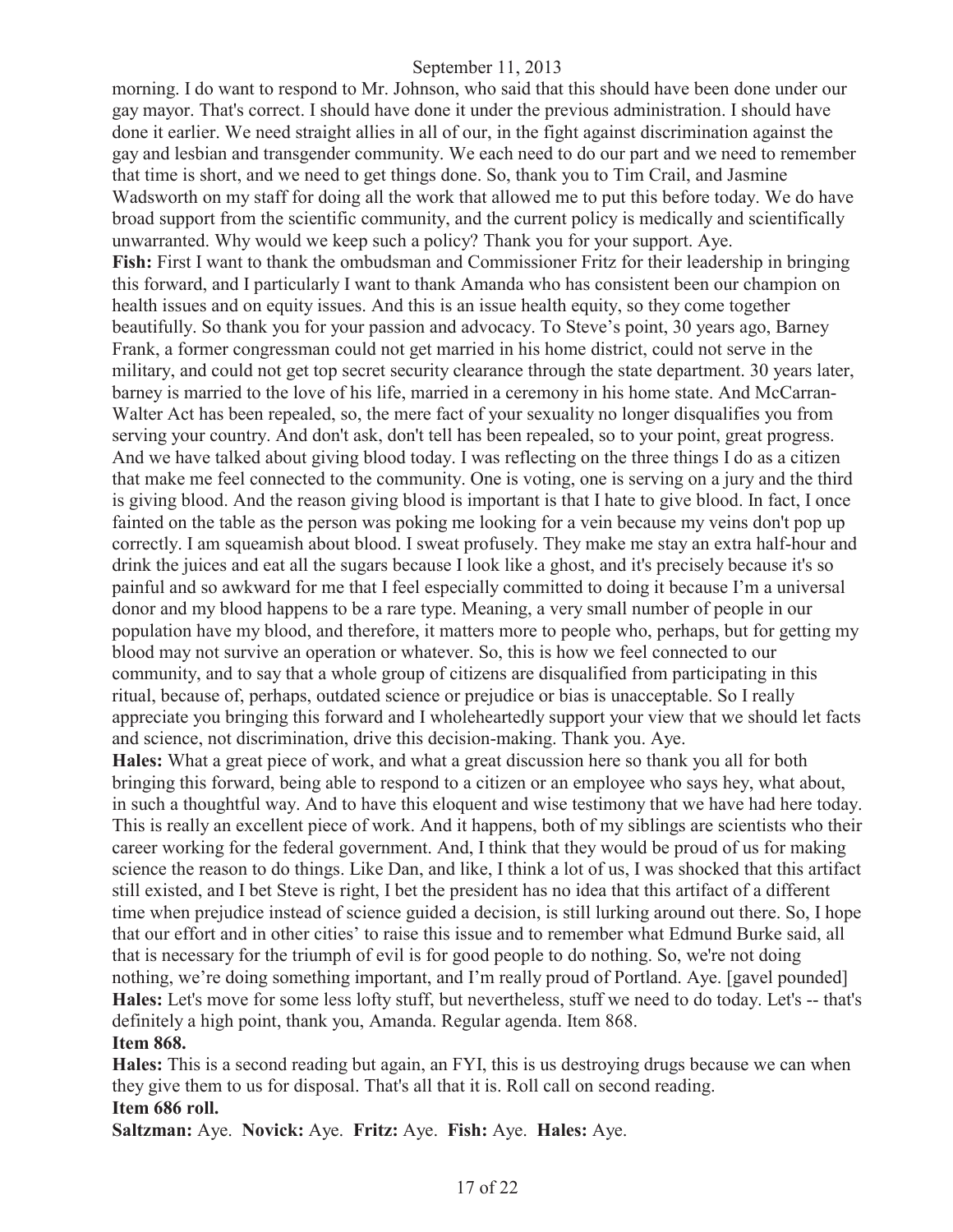# [gavel pounded] **Item 869.**

**Hales:** Great. Commissioner Saltzman.

**Saltzman:** Well, we had an excellent hearing last week, and I believe that we're ready to take a vote and move forward on this important policy to require night clubs to have sprinklers. One item that did come up last week, and I wanted to address, was the fire marshall's notification letters sent out to the building owners of night clubs without sprinkler systems. As was clear to the council, the fire marshall believes that building owners are ultimately responsible for keeping their buildings safe and up to code, regardless of who their tenant is. And it was clear from the comments all of you that we believe this, too. But, of course, the real world can be messy. And we can easily envision a conflict between the property owner and the tenant on who is responsible for installing a sprinkler system. So in response to this, the fire marshall's office will be updating their administrative rules regarding citations to make clear that the property owner will be the party cited for violation if a nightclub is operating without a sprinkler system. But we want to be sure that all interested parties are in the loop, and, and therefore, we want to keep the requirement that both the tenant and the owner be notified of this new rule, and notified of any citations that are issued. And as I said last week, the fire marshall will work with any party that wants to come into compliance with this new fire code. So, I don't believe that any amendments or changes are necessary to the ordinance. And I believe we're ready to, to vote on this.

**Hales:** That's great, thanks for clarifying the administrative rules can address that issue. So, any further council discussion? Roll call, please.

#### **Item 869 roll call.**

**Saltzman:** I want to thank first of all, this is a very important step forward in life safety, and I want to thank our fire chief, Erin Janssens, our fire marshall, Nate Takara, and my staff, my fire staff person, Matt Grumm, for helping to craft this important policy, and get it through all the hurdles necessary for us to be able to vote on this today. And as I said, I believe that this is going to save lives. But, I think it's important to remember, particularly, it's poignant that we're voting on September 11, on this new requirement to put sprinklers in night clubs, because this will not only save the lives of people who work in night clubs, people who perform in night clubs, people who patronize night clubs. But, ultimately, and as I learned, as my three month's tenure as fire commissioner and as we know on September 11 how many firefighters gave their lives for this country, that this will save the lives of firefighters, too. Because their instincts are always to respond to the tragedy, and to go right in, and try to save lives. So by doing this today, we're saving, I guarantee, we're going to be saving lives in the future, and this is going to make Portland a safer environment for all of us. So, I'm very pleased to vote aye.

**Novick:** I want to thank marshall Takara and chief Janssens and matt grumm and commissioner Saltzman for bringing this forward. I think that this is critically important, it will save lives. I also want to take a moment to reflect on general concept of grandfather clauses. There's a tendency among politicians and regulators when you are adopting a new safety requirement, to say well, people doing business the same old way for a long time, we don't want to impose on them too much, so, we'll let them go. And, it's a generous impulse but also a dangerous impulse, because the fact I've been doing something dangerous for a long time doesn't make it less dangerous. And we see this on a variety of issues in our society. When the clean air act was first adopted and they imposed stringent requirements for pollution on coal plants, they said, we're going to grandfather in the old coal plants, they don't have to meet the pollution standards. And the assumption was that those coal plants would be obsolete or replaced within ten years. Well, actually, a lot of those plants are still operating, and EPA and the justice department get into arguments with the coal plants as to whether they have been modified so much [inaudible], they are subject to the new requirements, or that they continue to operate spewing out pollution. And it's the existence of the grandfather clause that has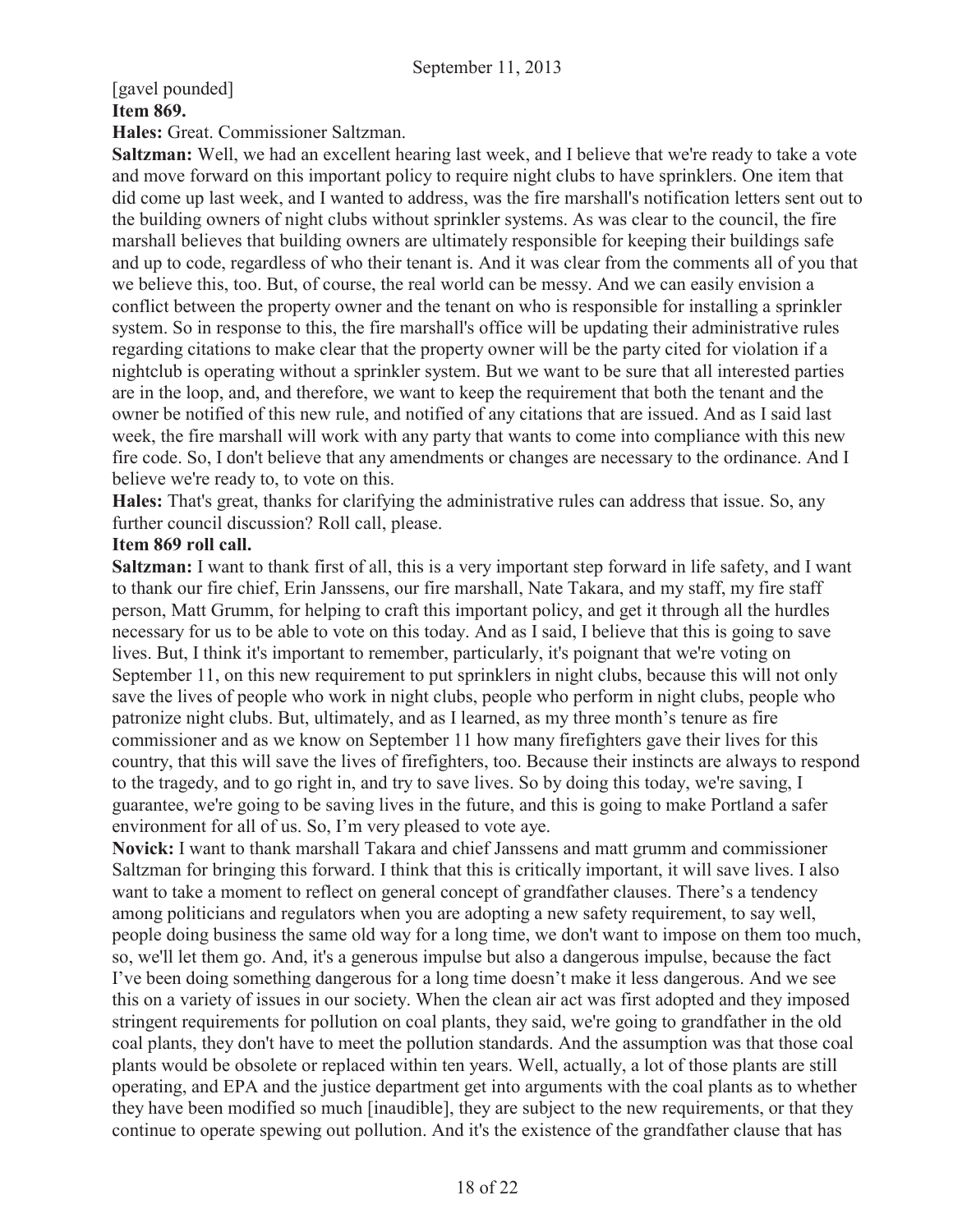created that situation. In this city, we have hundreds of unreinforced masonry buildings that do not meet current seismic standards. And, and it would be very expensive for the owners of the buildings to strengthen and survive an earthquake, but, so, we grandfathered them in, but, that exception could cost ultimately a lot of lives, and that's an issue that we need to take up. So, I think that whenever we adopt a new safety standard and we have the impulse to say, we're going to grandfather in people doing things the old way, we need to stop and think about the fact that our generous impulse is conflicting with the need for safety. So, I thank commissioner Saltzman very much for stepping up to the plate on this issue, and I'm pleased to vote aye.

**Fritz:** Thank you, commissioner Novick, that's a really important point and thank you, commissioner Saltzman, not only for bringing this forward, but for looking into the concerns that were raised last week and giving us a response. Chief Janssens, I appreciate your work on this as well in briefing me and answering all my questions both beforehand and at the hearing last week. This is an important step forward, and I believe we might want to expand it in the future, but, I definitely agree that we cannot have some of the tragic fires like the ones that were shown last week. Thank you. Aye.

**Fish:** I too want to thank the chief and her team and commissioner Saltzman and his team for bringing this forward. This is a hallmark of Dan's leadership. He heard about a problem, a loophole, which he referred to as a loophole last week. He directed his bureau to fix the problem. He expeditiously brought a common sense solution to Council. Got support, and there's been little if no opposition to this once all the facts got out in the public domain, and clearly, we're doing something today which advances the public health and safety. So, congratulations, Dan, and I am proud to support you today. Aye.

**Hales:** Agreed. Excellent work, Dan, and bureau, and community. Thank you all. Another reason to be proud of Portland, another great piece of work. So, how do you celebrate again and again that a bad thing did not happen? How will we remember this ordinance? Well, maybe this way. Flags outside are at half mast because there is a tragedy and we are both honored and required to remember a tragedy. But, there will be lots of days when the flags fly contentedly at the top of the mast with nothing to commemorate because a bad thing was avoided by this good work. Aye. [gavel pounded] nice work. And one more item.

# **Item 870.**

**Hales:** Come on up.

**Sharon Simrin, City Auditor's Office:** Good morning. This ordinance is for sidewalk -- **Hales:** Put your name back in the record, though.

**Simrin:** I'm sorry. Sharon Simrin from the auditor's office. I thought you knew me.

**Hales:** The auditor punish you if you don't do that. [laughter]

**Michael Zeller, Maintenance Operations:** I am Michael Zeller from the sidewalks department, maintenance operations.

**Hales:** Thanks, Michael. Yes.

**Simrin:** This ordinance is for sidewalk repair for property, homeowner's property, that the city has performed. And any remonstrances that we had on this assessment have been called, sent back to the sidewalks for determination.

**Hales:** Ok, so you did receive some?

**Simrin:** We received six. Four from the same company and two from individual homeowners.

**Zeller:** They were pulled for assessment.

**Simrin:** Yeah.

**Hales:** Great, thank you. Questions for staff team? If any? Thank you very much. Is there anyone here, still here to testify about this? Obviously, we have the remonstrances that are, that are being handled. On this issue.

**Moore-Love:** We have natureboy, mark j. hofheins and ben.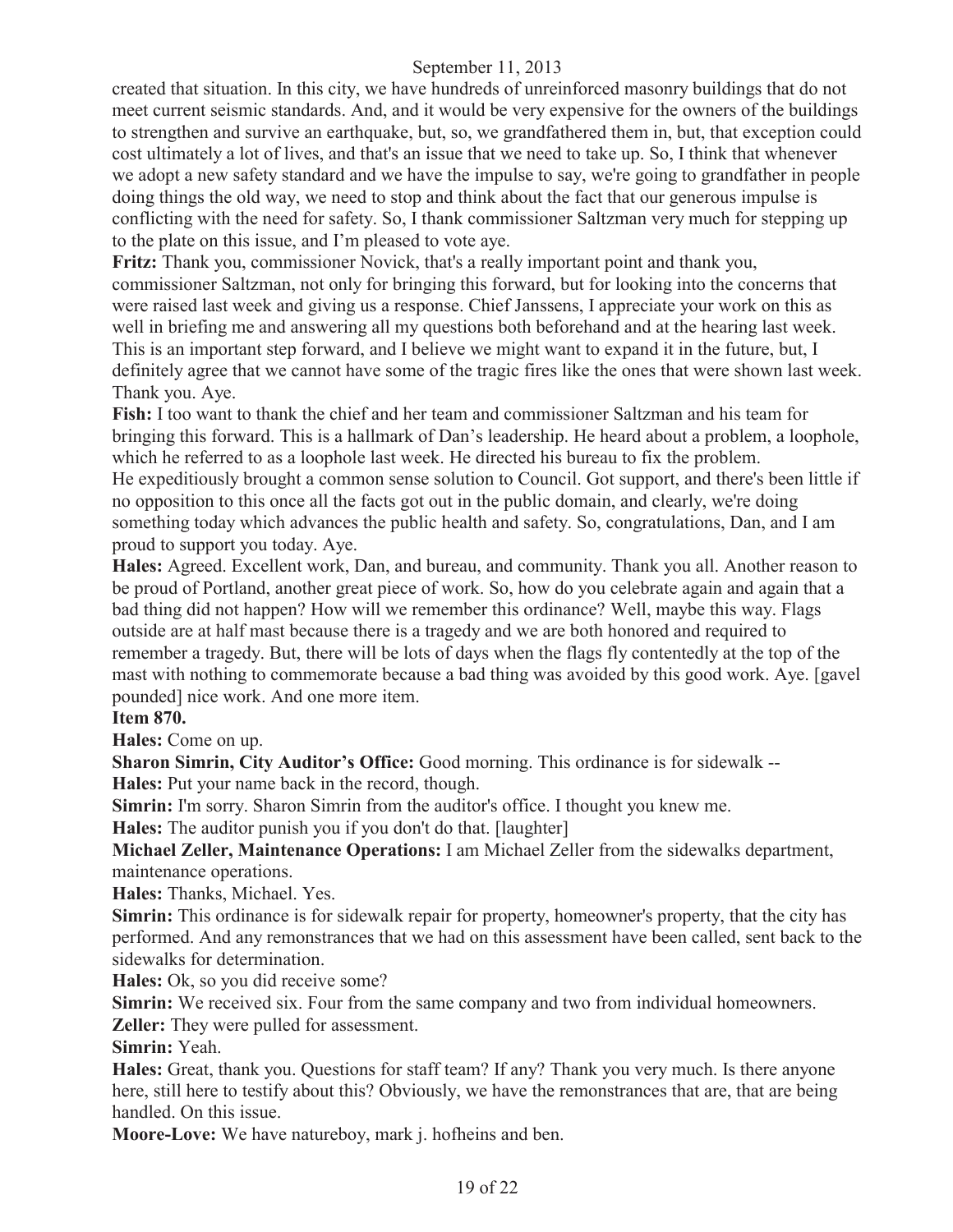**Hales:** Good morning.

**Natureboy:** Good morning. I am Natureboy. And I am homeless. As far as the sidewalk repairs thing, I'm starting an autonomous program, it's a non-monetary program for the homeless to empower them to do something for the community and give back to the community. And, I'm trying to start something, like a revolution for the homeless so that the perception of homelessness and people who don't have homes, are perceived as more than just people who are homeless. People capable of giving back. So, the program is called the homeless art project. So it's, you know, for me, I started the program about five days ago. And, and every single day, all day, I'm on call. And, and you will always see me with trash bags, around my belt loop, walking around picking stuff, microtrash, cigarette butts, all the way to recyclables, and divvying those up. And so, as a homeless person, the resources are kind of limited. Also, through my experience starting this program, you could probably hear in my voice, I'm kinda dealing with getting over a bit of a cold. Something that we could use because I am going to be acquiring up at volunteers. This is a volunteer thing, this is a non-monetary program. So, we are reliant upon sponsors and people to help us out. But, we don't need a lot. All we need is the tools to pick up the trash, which is trash bags, gloves, and masks. Because as you pick up trash, you bend over, and, you know, you are constantly inhaling the stuff. So, if we can get, you know, those masks, donations for somebody that we have had this morning, captain, I think, ajers, [spelling?] and he donated three rolls of trash bags to, two things of gloves for, for us, for sanitation. We don't have any masks and we want to make sure everybody who is going to be part of this movement is safe. And they are not breathing in that toxic air. So, anyways, I'm easy to find. I've been living across the street. I am an autonomous individual but have been with occupy movement. I'm from Fort Worth, Texas, and I've been here for there months. So, but, anyway.

**Hales:** Thank you. Thanks what, for what you are doing.

**Natureboy:** Appreciate it.

**Hales:** Good morning.

**Benjamin H. Pickering:** Good morning.

**Pickering:** Benjamin H. Pickering. The sidewalks ends where it begins but, sidewalks all over the world, pick a street, see what needs to be fixed and I see certain back roads and streets and still today, [inaudible] count for. I don't know, little gestures would be pretty cool. They got streets signs and everything I guess, people can have some sense of humor in that, some common sense of we're all humans and [inaudible] walk over to a garbage can, and [inaudible] and we have trash out here. But, I mean, what you were saying about the people? Yeah—

**Hales:** Would you finish telling us about this and then you guys might want to talk about it. **Pickering:** We do enjoy the sidewalks they put in this world. I've been across the world and enjoyed several streets. They are taking a long time to, to talk to everybody that walked the streets and the sidewalks. But, I mean, where to start, to begin, I mean, sidewalks need to be fixed. I've sprained my ankle on a few different places. I used to walk on dirt roads, but, the sidewalks, there's people out there, I mean, these guys are good at everything. The sidewalks, they're sitting out there and they have a place, and they are enjoying it, too, but, I mean, it gives people something to do, you guys help on the sidewalks, these guys are out there. Give them something to do. And where do we start? Is it like going back and forth for me, is everybody just equal in this world? I mean, who is perfect and who is not. But, there's a lot of people all over, they enjoy the sidewalks, and trying to get sleep or, walk down the street. I mean, is it the ones that complain when people are walking down the street when someone is doing something wrong? Or is it someone who is enjoying the day walking down to get where they're going? There is a lot to be fixed, we could start with, with, you know, carry is onto everybody and greet everybody, the sidewalks, we live today, we walk on, we walk by, every day. Getting here, we pulled over and walked on the sidewalk, and I noticed a few things. Out of ordinary, a few different things, but, I mean, I give them congrats for everybody that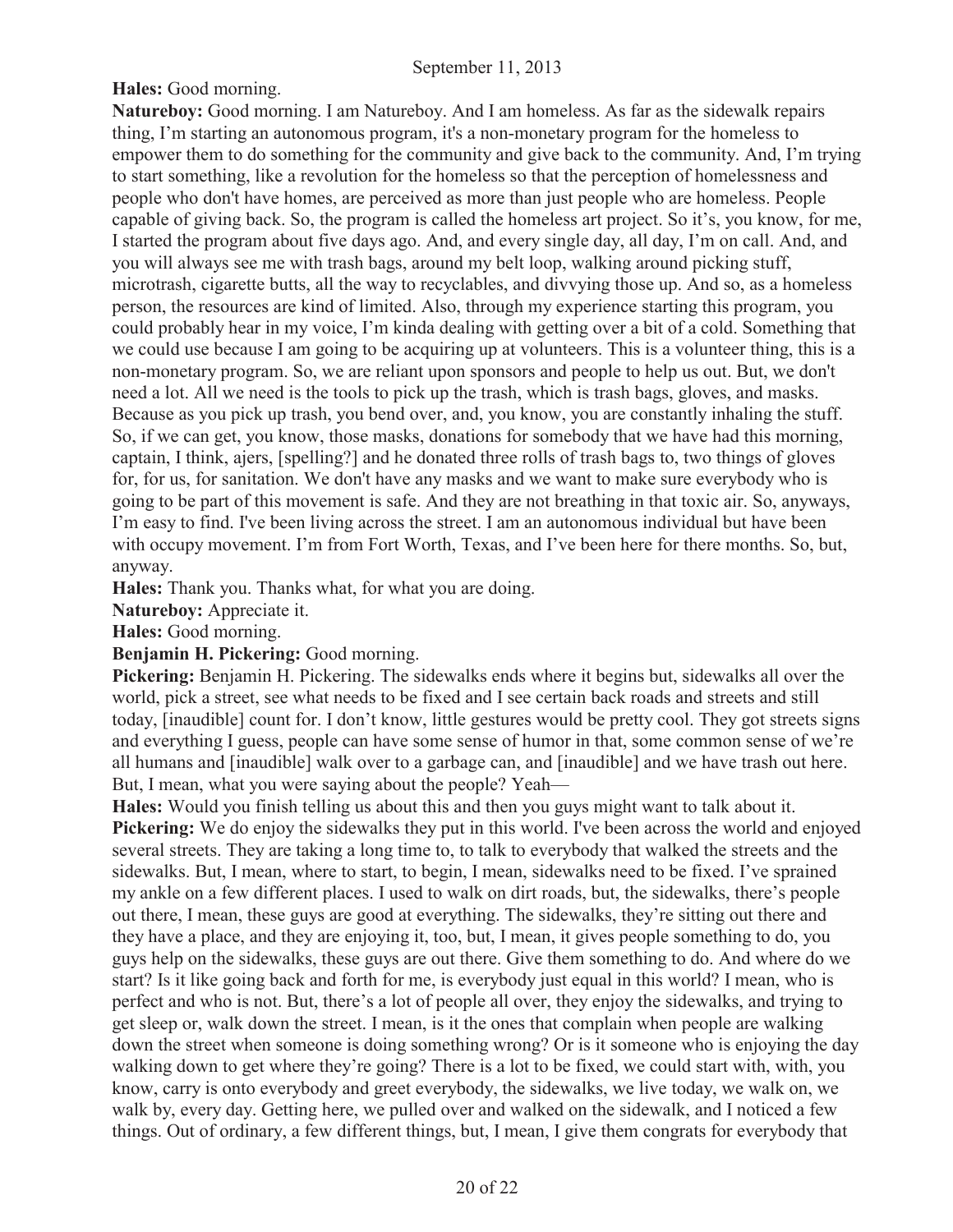put in the sidewalks around the world and escaped the world with the sidewalks. He had a good point about the people, all about, you know, we wait until too it's late or give it something to run with. These people out here and they'd love to help. They got a heart of gold. They don't mind or enjoy being part of it. Give them something to be part of.

**Hales:** Thank you. Thanks.

**Mike J. Hofheins:** I need a moment. Computer crashed on me.

**Hales:** Ok.

**Hofheins**: Hopefully I saved it.

**Hales:** Well, maybe you can summarize what you were going to say.

**Hofheins:** It's better if I read it off, you know what I mean? If I have to come back to the issue, we can come back to the issue, if that's possible.

**Hales:** Actually, this one's on the calendar today, and that's it.

**Hofheins:** Yeah, I know, I mean, like temporary for the night. For the day, I mean. Right when I'm getting ready to present.

**Hales:** I'm sorry. Murphy's Law got you there.

**Hofheins:** Yeah.

**Natureboy:** Can I ask who I would probably approach out of the panel, as far as like resources and how to store--

**Hales:** Won't you come to my office and talk to Chad Stover about clean and safe. Yeah, chad. [inaudible] Just come up to my office and talk to chad.

Natureboy: Okay. What floor?

**Hales:** Third floor.

**Hofheins:** One of the points I can bring up while we're waiting is that what about, what do you think about possibly even employing some of us down there. To clean up. Since we're cleaning up anyway, you know what I'm saying, for one, it helps you guys. We're helping guys, but on top of that, it helps the situation where you guys can hire us to where we can, we can make money and get up off the streets.

**Hales:** There is some of that going on.

**Hofheins:** That's a beautiful idea.

**Fritz:** Central city concern has a program that does that, so you might want to contact them. **Hofheins:** Do you know the name of the program?

**Hales:** The downtown clean and safe program. Central city concern does hire people. Recently, homeless folks, and working doing just that so I actually want to connect both of you with that program.

**Hofheins:** Alright. Or parks and recreation, I have a paralegal degree, so I am very wellknowledged.

**Hales:** So I suggest you both should come up and we'll connect you up with the concerned folks that run that program, but what you are trying to do I think will fit well with that.

**Hofheins:** Yeah, and on top of that, there are a lot of things.

**Hales:** And, let's not -- I'm sorry about the computer but let's have that conversation outside.

**Hofheins:** Not a problem, not a problem. I am going to present the points, every week I come before you and I will present the points between, before all you and they will always be e-mailed to you. I don't know if you had an opportunity to, to, to overview the U.S. supreme court rules, the ninth circuit court ruling I had presented to you as well. And, and as well, I can give an -- it has been a pain in my butt, but, well, by the way, today is my birthday, 11th-year anniversary, 18th birthday, September 11, you know, so I come before you. Yay. And here's the whole deal, I had some very good points on here, but, obviously it doesn't want to let me do it. One thing I'll address first-off is the anti-camping ordinance. Back in 2000 when Katz was in office. Actually, anti-camping was already ruled unconstitutional. But it was re-implemented, so, therefore, you know, it also specifies